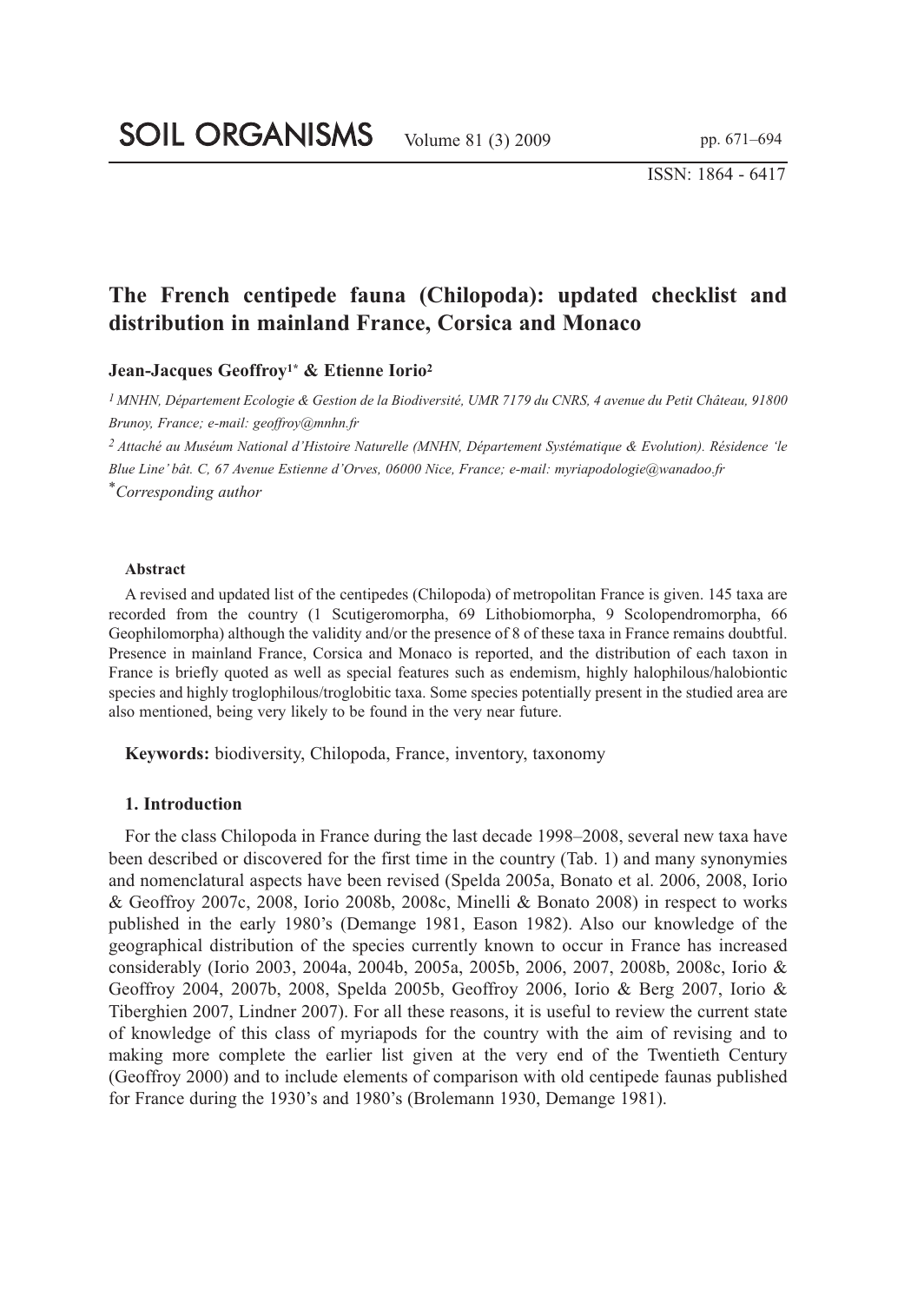| Tab. 1 | List of newly described or newly discovered centipede species and subspecies found in |
|--------|---------------------------------------------------------------------------------------|
|        | France during the decade 1998–2008.                                                   |

| Taxa                                                | <b>References</b>                                |
|-----------------------------------------------------|--------------------------------------------------|
| <i>Eupolybothrus grossipes</i> (C. L. Koch, 1847)   | Iorio $(2008b)$                                  |
| Lithobius ambulotentus Demange & Serra, 1978        | Iorio (2008a)                                    |
| Lithobius crypticola alavicus Matic, 1959           | Iorio $(2008c)$                                  |
| Lithobius crypticola fresnedensis Serra, 1980       | Iorio $(2008c)$                                  |
| Lithobius delfossei Iorio & Geoffroy, 2007          | Iorio & Geoffroy (2007a), Iorio & Berg<br>(2007) |
| Lithobius piceus verhoeffi Demange, 1958            | Iorio & Berg $(2007)$ , Iorio $(2008b)$          |
| Lithobius pygmaeus Latzel, 1880                     | Spelda (2005b)                                   |
| Lithobius raffaldii Iorio, 2009                     | Iorio (2009)                                     |
| Lithobius subtilis subtilis Latzel, 1880            | Spelda $(2005b)$                                 |
| Lithobius subtilis geoffroyi Iorio & Berg, 2007     | Iorio & Berg $(2007)$                            |
| Lithobius valesiacus Verhoeff, 1935                 | Iorio (2005d, 2008b), Iorio & Berg (2007)        |
| Clinopodes sp. [n. sp. ?]                           | Iorio $(2008b)$                                  |
| Geophilus easoni Arthur et al., 2001                | Iorio $(2008b)$                                  |
| Geophilus pusillifrater Verhoeff, 1898              | Iorio (2006)                                     |
| <i>Geophilus persephones</i> Foddai & Minelli, 1999 | Foddai & Minelli (1999)                          |
| <i>Strigamia cottiana</i> (Verhoeff, 1935)          | Iorio $(2008b)$                                  |
| Strigamia transsilvanica (Verhoeff, 1928)           | Iorio (2005c, 2008b), Iorio & Berg (2007)        |

#### **2. Materials and methods**

The data published in the present list concerns all the four centipede orders in the class Chilopoda presently found in Western Europe (Scutigeromorpha, Lithobiomorpha, Scolopendromorpha and Geophilomorpha). The data used come from the literature, from collections and from recent sampling mainly done by hand-collecting in various habitats or regions.

The presence in mainland France (Fm), Corsica (Co) and Monaco (Mo) is quoted beside each taxon of the list, in order to present the essential distribution and to avoid repetition. Endemic species are noted (E). Some unpublished data are included as 'Author unpublished record/s'. A short comment on species distribution, habitat, status (common/rare/ widespread...) in France is added, mainly based on the following authors and references: Gadeau de Kerville (1884, 1886, 1890, 1932), Chalande (1886, 1888), Brölemann (1895, 1898, 1899, 1926a, 1926b, 1930), Léger & Duboscq (1903), Ribaut (1909, 1910), Brölemann & Ribaut (1912), Jeannel (1926), Verhoeff (1926, 1943), Attems (1929), Ravoux (1948), Razet & Barbotin (1952), Demange (1955a, 1955b, 1956, 1961, 1981), Matic (1958, 1962, 1968, 1975, 1976), Geoffroy (1979, 1981, 2006), Serra (1980), Minelli & Zapparoli (1985), Foddai et al. (1996), Barber & Jones (1999), Foddai & Minelli (1999), Spelda (1999, 2005b),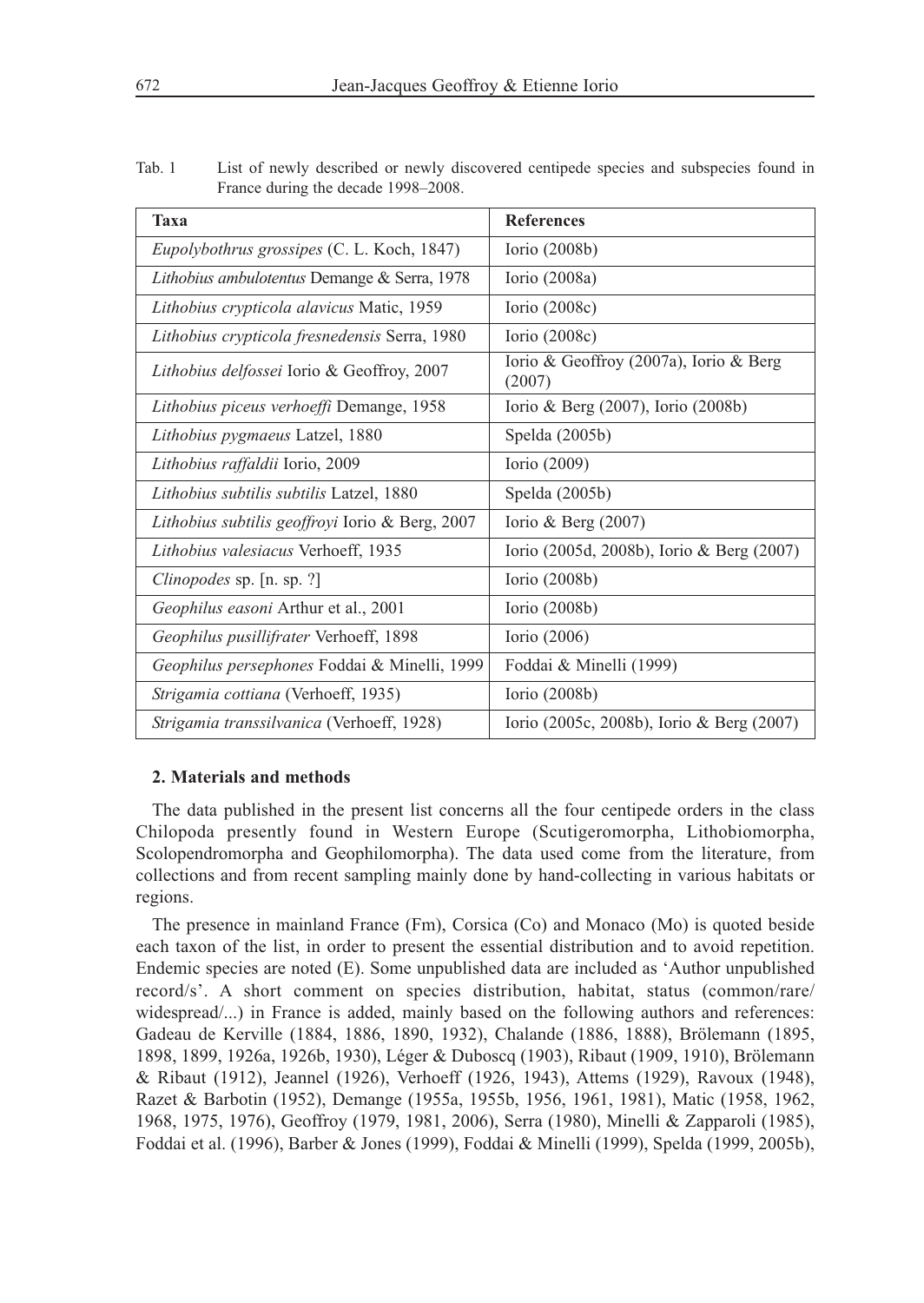Kime (2003), Iorio (2003, 2004a, 2004b, 2005a, 2005b, 2006, 2007, 2008a, 2008b, 2008c, 2009), Iorio & Geoffroy (2004, 2007a, 2007b, 2008), Iorio & Berg (2007), Iorio & Tiberghien (2007), Ranger (2008). The repetition of the references mainly used to give the distribution for each taxon is therefore avoided, except for some very particular cases. The references quoted above are a selection based on their relative importance; papers with a large number of quoted species, papers with detailed lists for a department and/or region which include all earlier references for the studied area, less important papers which treat an almost unstudied sector or uncommon taxa or detailed revisions for some species. See, amongst others, Manfredi (1956), Würmli (1980) and Zapparoli (1992).

The list includes the valid subgenus and subspecies and some main synonyms at the species level. It is not possible to quote here the numerous subspecies and varieties given in Brolemann (1930) and Demange (1981) which have been shown to be synonyms of the typical forms. The reader must bear in mind that the infraspecific taxa of both authors which are not quoted as valid in the following list are synonyms of the typical species as detailed in the Fauna Europaea and Chilobase databases. On the other hand, there have been several changes in the taxonomy of the order Geophilomorpha at the genus level since both faunas were published and these changes are noted before the list (Tab. 2).

Tab. 2 Valid genera of the Geophilomorpha in France and their synonyms in respect to Brolemann (1930) and Demange (1981). After Bonato et al. (2006, 2008), Iorio (2008b) and Minelli & Bonato (2008).

| Valid genus                        | Synonyms in Brolemann (1930) and Demange (1981) |
|------------------------------------|-------------------------------------------------|
| Himantarium C. L. Koch, 1847       | Pseudohimantarium Chalande & Ribaut, 1909       |
| Stigmatogaster Latzel, 1880        | Haplophilus Cook, 1896                          |
|                                    | Nesoporogaster Verhoeff, 1924                   |
| Schendyla Bergsö & Meinert, 1866   | Brachyschendyla Brölemann & Ribaut, 1911        |
| <i>Arctogeophilus</i> Attems, 1909 | <i>Gnathomerium Ribaut, 1911</i>                |
| Eurygeophilus Attems, 1899         | Chalandea Brölemann, 1909                       |
| Geophilus Leach, 1814              | Necrophloeophagus Newport, 1843                 |
|                                    | Brachygeophilus Brölemann, 1909                 |
| <i>Strigamia Gray, 1843</i>        | Scolioplanes Bergsö & Meinert, 1866             |

#### **3. Results**

Annotated list of centipede species and subspecies distributed in mainland France, Corsica and Monaco. Main bibliographic sources are listed in the section 2. Materials and methods.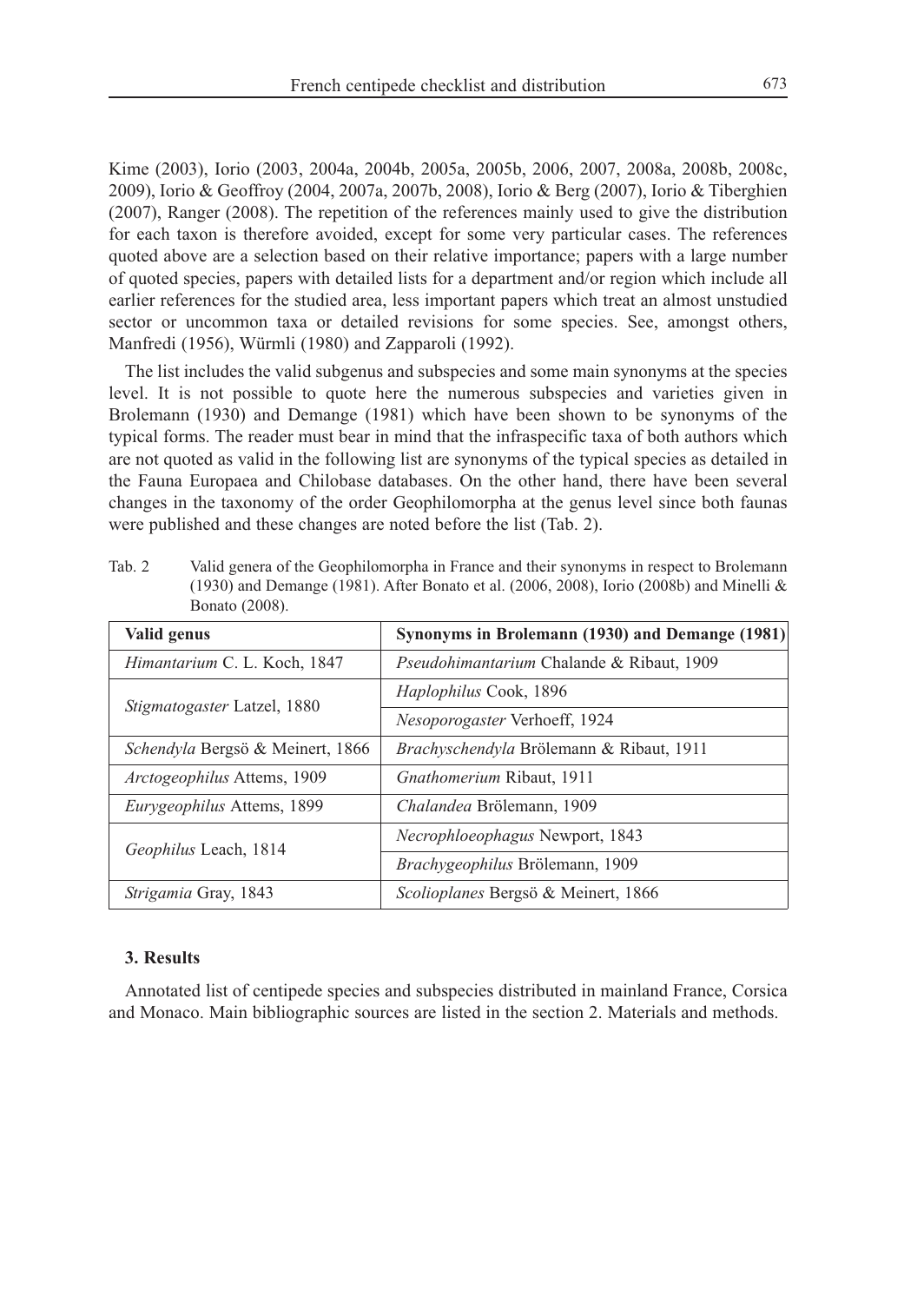# **Order Scutigeromorpha Family Scutigeridae**

### *Scutigera coleoptrata* **(Linnaeus, 1758) Fm-Mo-Co**

Distribution and habitat: Widely distributed in mainland France and Corsica, epigeic but also in caves: in natural environments in the Mediterranean regions only; in cave entrances and twilight zone in the Hautes-Pyrénées department. Anthropophile elsewhere (Iorio & Geoffroy 2007b).

# **Order Lithobiomorpha**

# **Family Henicopidae**

### *Lamyctes coeculus* **(Brölemann, 1889) Fm**

Distribution and habitat: Greenhouses of the Muséum national d'Histoire naturelle, Paris. Introduced.

# *Lamyctes emarginatus* **(Newport, 1844) Fm**

*Lamyctes fulvicornis* Meinert, 1868

Distribution and habitat: Pyrenees, Provence-Alpes-Côte d'Azur, Auvergne and Poitou-Charentes regions, Armorican Massif regions; Morvan in Burgundy (Iorio unpublished records); epigeic. Introduced.

### **Family Lithobiidae**

| <i>Eupolybothrus (Eupolybothrus) fasciatus (Newport, 1845)</i>             | Fm      |
|----------------------------------------------------------------------------|---------|
| non <i>Bothropolys fasciatus</i> : Brolemann, 1930                         |         |
| Distribution: Alpes-Maritimes department only.                             |         |
| <i>Eupolybothrus (Eupolybothrus) grossipes (C. L. Koch, 1847)</i>          | Fm      |
| Bothropolys fasciatus: Brolemann, 1930                                     |         |
| Distribution: Alpes-Maritimes department only.                             |         |
| Eupolybothrus (Eupolybothrus) longicornis (Risso, 1826)                    | Fm      |
| Distribution and habitat: South-eastern France; epigeic but also in caves. |         |
| <i>Eupolybothrus (Allopolybothrus) nudicornis (Gervais, 1837)</i>          | $Fm-Co$ |
| <i>Bothropolys elongatus</i> Newport, apud Lucas, 1849                     |         |
| Distribution: South-eastern mainland France and Corsica.                   |         |
| <i>Harpolithobius anodus</i> (Latzel, 1880)                                | Fm      |
| Distribution: Alpes-Maritimes department; rare.                            |         |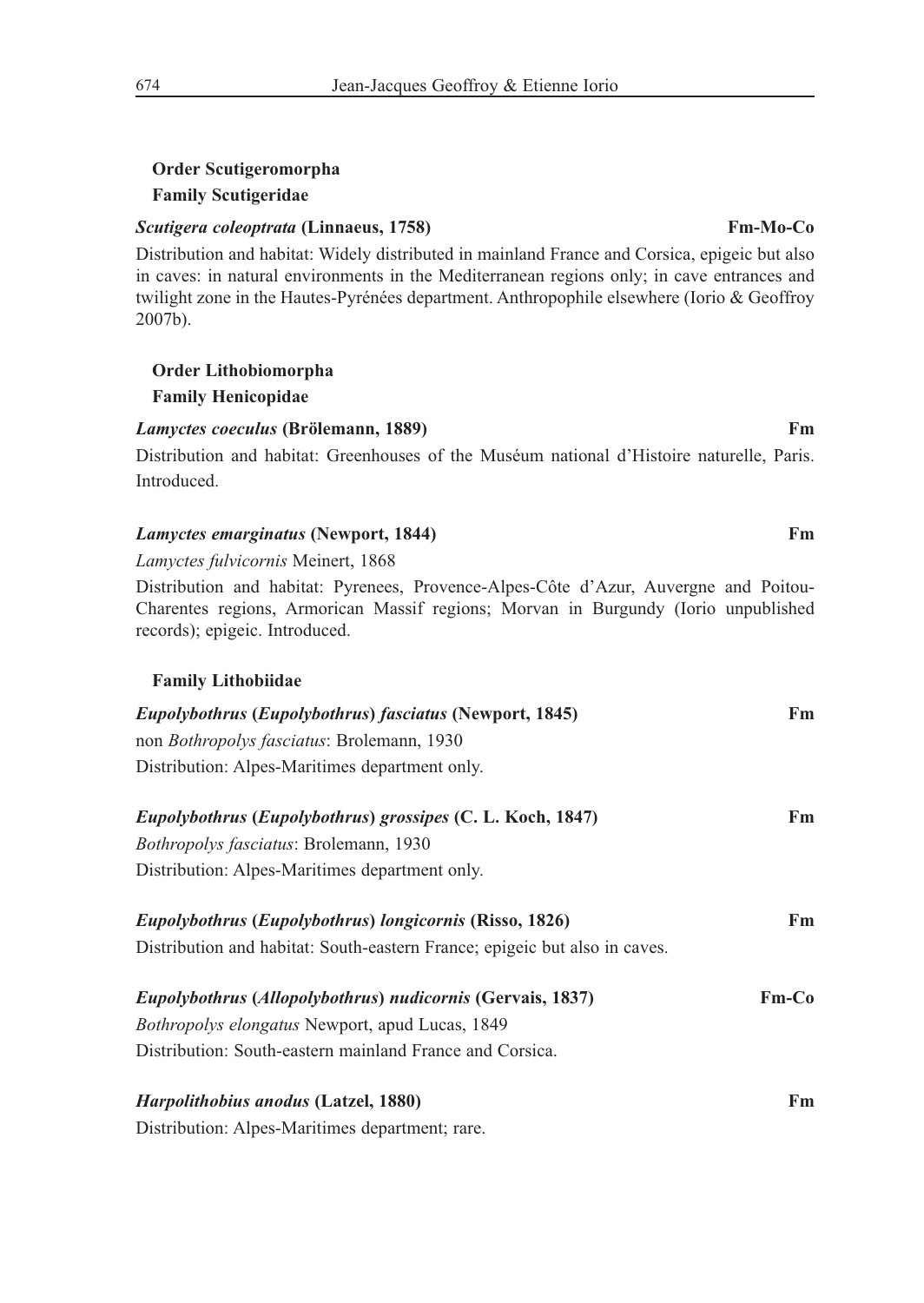| French centipede checklist and distribution                                                                                                         | 675             |
|-----------------------------------------------------------------------------------------------------------------------------------------------------|-----------------|
|                                                                                                                                                     |                 |
| Lithobius (Lithobius) acuminatus Brölemann, 1892                                                                                                    | Fm              |
| Distribution: Alpes-Maritimes department only.                                                                                                      |                 |
| Lithobius (Lithobius) agilis C. L. Koch, 1847                                                                                                       | Fm              |
| Distribution: Widely distributed in France but uncommon.                                                                                            |                 |
| Lithobius (Lithobius) aidonensis Verhoeff, 1943                                                                                                     | Co(E)           |
| Distribution: Corsica only.                                                                                                                         |                 |
| Lithobius (Lithobius) allotyphlus Silvestri, 1908                                                                                                   | Fm              |
| Distribution and habitat: Pyrénées-Atlantiques department; only in caves, troglobiont.                                                              |                 |
| Lithobius (Lithobius) ambulotentus Demange & Serra, 1978                                                                                            | Fm.             |
| Distribution and habitat: Recently found in a cave in Prats-de-Mollo-la-Preste (Pyrénées-<br>Orientales). Troglobiont.                              |                 |
| Lithobius (Lithobius) blanchardi Léger & Duboscq, 1903                                                                                              | Co(E)           |
| Distribution: Corsica only.                                                                                                                         |                 |
| Lithobius (Lithobius) borealis Meinert, 1868                                                                                                        | Fm              |
| non L. borealis: Brolemann, 1930                                                                                                                    |                 |
| Distribution: Pyrenees and Alps. Also recorded from Brittany and Haute-Normandie regions.                                                           |                 |
| Lithobius (Lithobius) bostryx Brölemann, 1897                                                                                                       | Fm(E)           |
| Distribution: Western Pyrenees. It seems rare.                                                                                                      |                 |
| Lithobius (Lithobius) brandensis Verhoeff, 1943                                                                                                     | Co(E)           |
| Distribution: Corsica only.                                                                                                                         |                 |
| Lithobius (Lithobius) calcaratus C. L. Koch, 1844                                                                                                   | <b>Fm-Mo-Co</b> |
| Distribution and habitat: Widely distributed in the whole area and very common. L.                                                                  |                 |
| calcaratus is one of the French species which best tolerates xeric ecosystems; this is<br>confirmed for German populations (Spelda pers. comm.).    |                 |
| Lithobius (Lithobius) cassinensis Verhoeff, 1925                                                                                                    | $Fm?$ -Co       |
| Distribution: Corsica only after Verhoeff's data (Verhoeff 1925, 1926, 1943). The presence of<br>this species in south-eastern France is uncertain. |                 |
| Lithobius (Lithobius) castaneus Newport, 1844                                                                                                       | $Fm-Co$         |

Distribution: Pyrenees, Alpes-Maritimes and Corsica.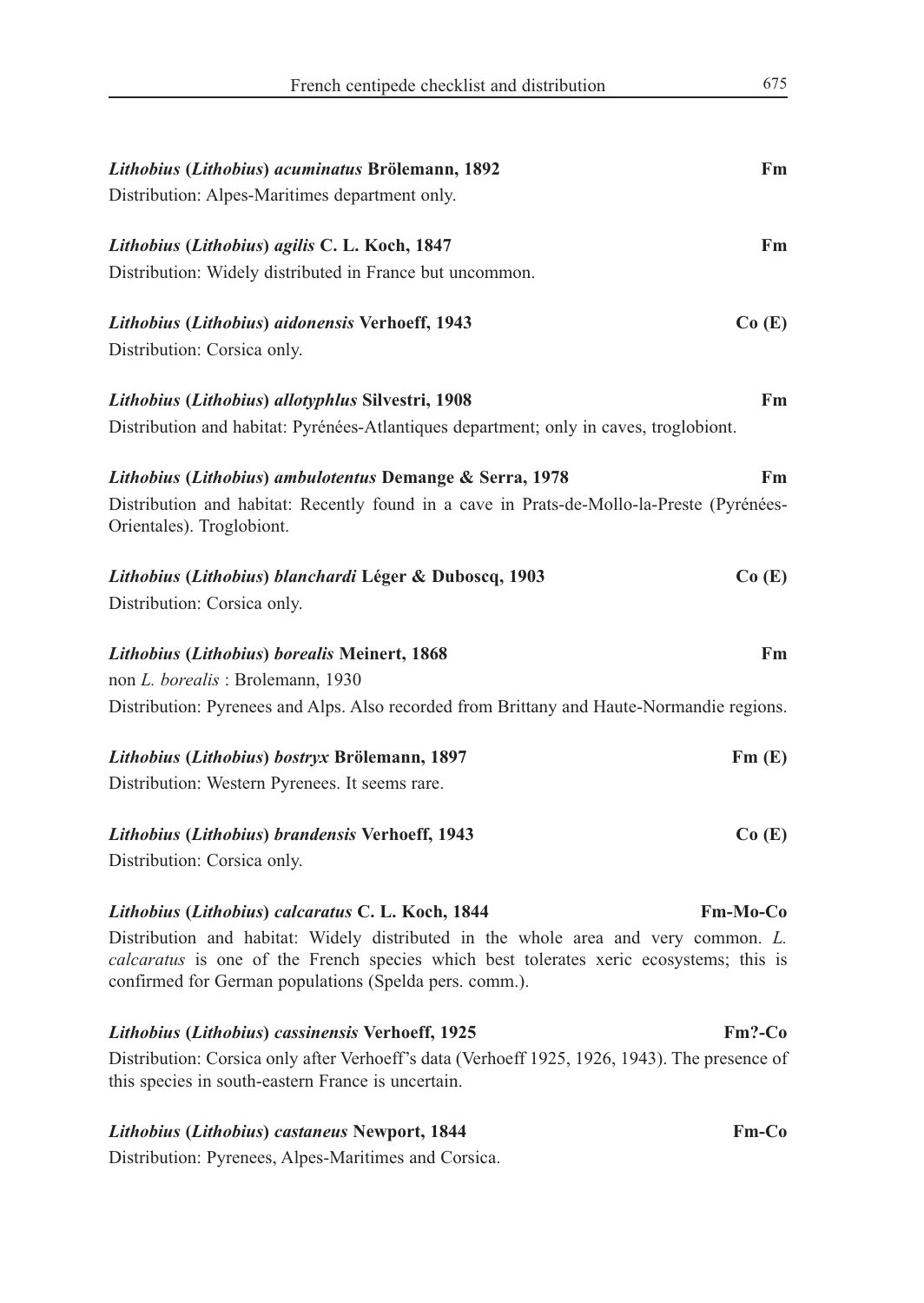| Lithobius (Lithobius) cavernicola Fanzago, 1877                                                                                                                                                                                                                           | Fm(E)        |
|---------------------------------------------------------------------------------------------------------------------------------------------------------------------------------------------------------------------------------------------------------------------------|--------------|
| Distribution and habitat: Pyrenees and Aude departments. Only in caves, troglobiont.                                                                                                                                                                                      |              |
| Lithobius (Lithobius) crypticola crypticola Ribaut, 1926                                                                                                                                                                                                                  | Fm(E)        |
| L. crypticola bicuspidata Matic, 1958: synonymised by Iorio (2008c)                                                                                                                                                                                                       |              |
| Distribution and habitat: Pyrénées-Atlantiques and Landes departments; in caves, troglobiont.                                                                                                                                                                             |              |
| Lithobius (Lithobius) crypticola alavicus Matic, 1959                                                                                                                                                                                                                     | Fm           |
| Distribution and habitat: Caves from Ariège (rather highly troglophilous than strictly<br>troglobitic). The exact status of this subspecies requires further research (specific level would<br>probably be justified).                                                    |              |
| Lithobius (Lithobius) crypticola fresnedensis Serra, 1980                                                                                                                                                                                                                 | Fm.          |
| Distribution and habitat: Pyrénées-Atlantiques; only in caves, troglobiont.                                                                                                                                                                                               |              |
| Lithobius (Lithobius) delfossei Iorio & Geoffroy, 2007                                                                                                                                                                                                                    | Fm(E)        |
| Distribution: Endemic in the French Alps and south-western Pre-Alps up to Mont Ventoux.                                                                                                                                                                                   |              |
| Lithobius (Lithobius) dentatus C. L. Koch, 1844                                                                                                                                                                                                                           | $Fm-Co?$     |
| Distribution and habitat: Sylvicolous species recorded in Haute-Normandie, Picardie,<br>Champagne-Ardennes, Lorraine, Burgundy and Provence-Alpes-Côte d'Azur regions.<br>Relatively uncommon. Its presence in Corsica is doubtful.                                       |              |
| Lithobius (Lithobius) erythrocephalus C. L. Koch, 1847                                                                                                                                                                                                                    | Fm-Mo        |
| Distribution: South-east France and Monaco.                                                                                                                                                                                                                               |              |
| Lithobius (Lithobius) fagniezi Ribaut, 1926                                                                                                                                                                                                                               | Fm(E)        |
| Distribution and habitat: Var department; only in caves, troglobiont.                                                                                                                                                                                                     |              |
| <i>Lithobius (Lithobius) forficatus (Linnaeus, 1758)</i>                                                                                                                                                                                                                  | $Fm-Mo?$ -Co |
| Distribution: Euryecious species widely distributed in France and very common; it seems to<br>be frequently replaced by L. pilicornis at high altitude and is less common in the department<br>of Alpes-Maritimes. Also in Corsica, where it has perhaps been introduced. |              |
| Lithobius (Lithobius) henroti Demange, 1955                                                                                                                                                                                                                               | Fm(E)        |
| Distribution and habitat: Hérault department; caves only, troglobiont.                                                                                                                                                                                                    |              |
| Lithobius (Lithobius) jeanneli Matic, 1958                                                                                                                                                                                                                                | Fm(E)        |
| Distribution and habitat: Hautes-Pyrénées department; caves only, troglobiont.                                                                                                                                                                                            |              |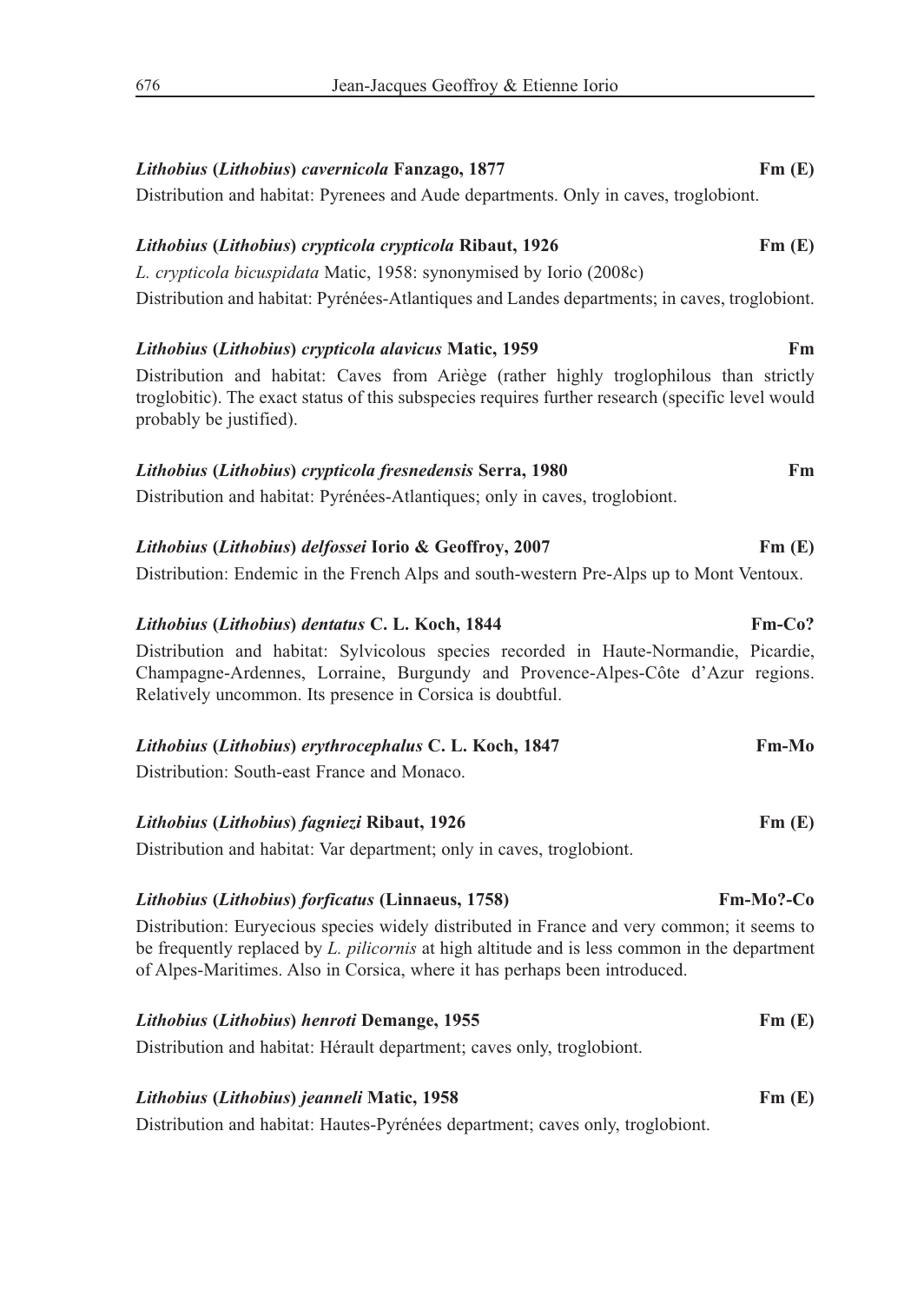### *Lithobius* **(***Lithobius***)** *lapidicola* **Meinert, 1872 Fm-Co**

*L. pusillus pusillifrater* Verhoeff, 1925; non *L. lapidicola*: Brolemann, 1930

Distribution and remarks: Alps, Vosges Mountains and Corsica. Its presence in the Pyrenees requires confirmation because it has been confused with *L. borealis* for many years both before and after Brolemann (1930).

### *Lithobius* **(***Lithobius***)** *latro* **Meinert, 1872 Fm**

Distribution: Alps only; the record in Burgundy by Ravoux (1948) is uncertain.

### *Lithobius* **(***Lithobius***)** *lucifugus* **L. Koch, 1862 Fm**

Distribution and remarks: Alps and Pre-Alps. Its presence in the Lorraine region needs to be confirmed, and its record from Ille-et-Vilaine by Razet & Barbotin (1952) is probably an error of identification.

# *Lithobius* **(***Lithobius***)** *macilentus* **L. Koch, 1862 Fm**

*L. aulacopus* Latzel, 1880

Distribution and habitat: Sylvicolous species widely distributed in France; however, it is uncommon in the Mediterranean area.

### *Lithobius* **(***Lithobius***)** *marcuzzii* **Matic, 1975 Fm (E)**

Distribution and remarks: Hautes-Pyrénées department. It would be useful to verify the validity of this species by new captures and examination of specimens.

### *Lithobius* **(***Lithobius***)** *melanops* **Newport, 1845 Fm**

Distribution: Widely distributed in mainland France.

### *Lithobius* **(***Lithobius***)** *mononyx* **Latzel, 1888**

*L. tricuspis mononyx* Latzel, 1888

Distribution: According to Tobias (1969) and Eason (1974), *L. mononyx* is considered as a valid species from the Pyrenees.

### *Lithobius* **(***Lithobius***)** *mutabilis* **L. Koch, 1862 Fm**

Distribution and remarks: Northern France: Haute-Normandie and Alsace; also from the Alps (possible confusion with *L. glacialis* in the Alps may occur). Quoted as *L. mutabilis steffeni* (n. subsp.) by Matic (1976).

# *Lithobius* **(***Lithobius***)** *muticus* **C. L. Koch, 1847 Fm**

Distribution and remarks: Widely distributed in mainland; common in western regions. Quoted in France as *L. sexdentatus* Verhoeff, 1937 by Matic (1976).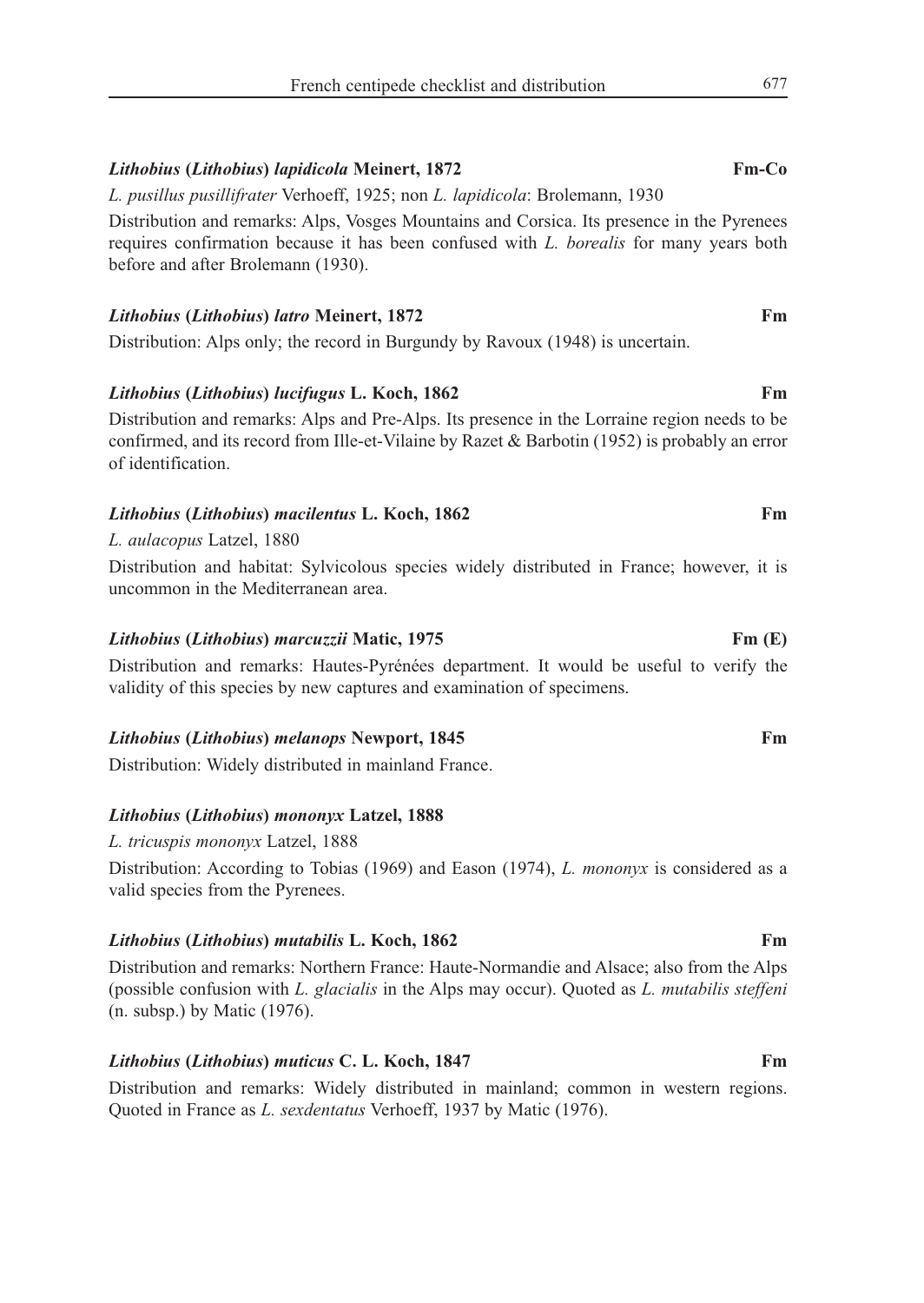# *Lithobius* **(***Lithobius***)** *nicoeensis* **Brölemann, 1904 Fm-Mo**

possible junior synonym of *L. tylopus* Latzel, 1882

Distribution and remarks: Alpes-Maritimes department only. It would be useful to determine the status of this taxon by further research, particularly by a detailed comparison with the Italian *L. tylopus*.

# *Lithobius* **(***Lithobius***)** *pelidnus* **Haase, 1880 Fm**

Distribution and habitat: Rare sylvicolous species from Basse-Normandie, Haute-Normandie, Lorraine, Alsace and Franche-Comté. The apparent rarity might partly result from the arboricolous habitat of this species (Spelda 1999).

# *Lithobius* **(***Lithobius***)** *peregrinus* **Latzel, 1880 (?) Fm**

Distribution and remarks: Cave of Pont-Saint-Esprit (Gard department); this record remains doubtful (Zapparoli 1992).

# *Lithobius* **(***Lithobius***)** *piceus piceus* **L. Koch, 1862 Fm**

# *L. piceus gracilitarsis* Brölemann, 1898

Distribution and remarks: Widely distributed in France, perhaps replaced in the south-east by the following subspecies (?). *L. aculeatus* Matic, 1975, described on a single female from Pénes Blanques (France), most probably belongs to *L. piceus* (cf. Chilobase and Fauna Europaea databases).

# *Lithobius* **(***Lithobius***)** *piceus verhoeffi* **Demange, 1958 Fm**

*L. pedemontanus* Matic et Darabantzu, 1970

Distribution and remarks: South-eastern France. The validity of this subspecies needs to be confirmed by further research, because its differentiation is based on some weak and more or less variable criteria.

# *Lithobius* **(***Lithobius***)** *pilicornis* **Newport, 1844 Fm-Co**

Distribution: Whole Armorican Massif, whole Pyrenean Massif, Mediterranean area and whole Alpine regions; also quoted from Aquitaine, Limousin and Auvergne regions. Also in Corsica.

| Lithobius (Lithobius) pygmaeus Latzel, 1880                      | Fm |
|------------------------------------------------------------------|----|
| Distribution: Only recorded in Servafälle (Bas-Rhin department). |    |

### *Lithobius* **(***Lithobius***)** *pyrenaicus* **Meinert, 1872 Fm**

Distribution: Whole Mediterranean area.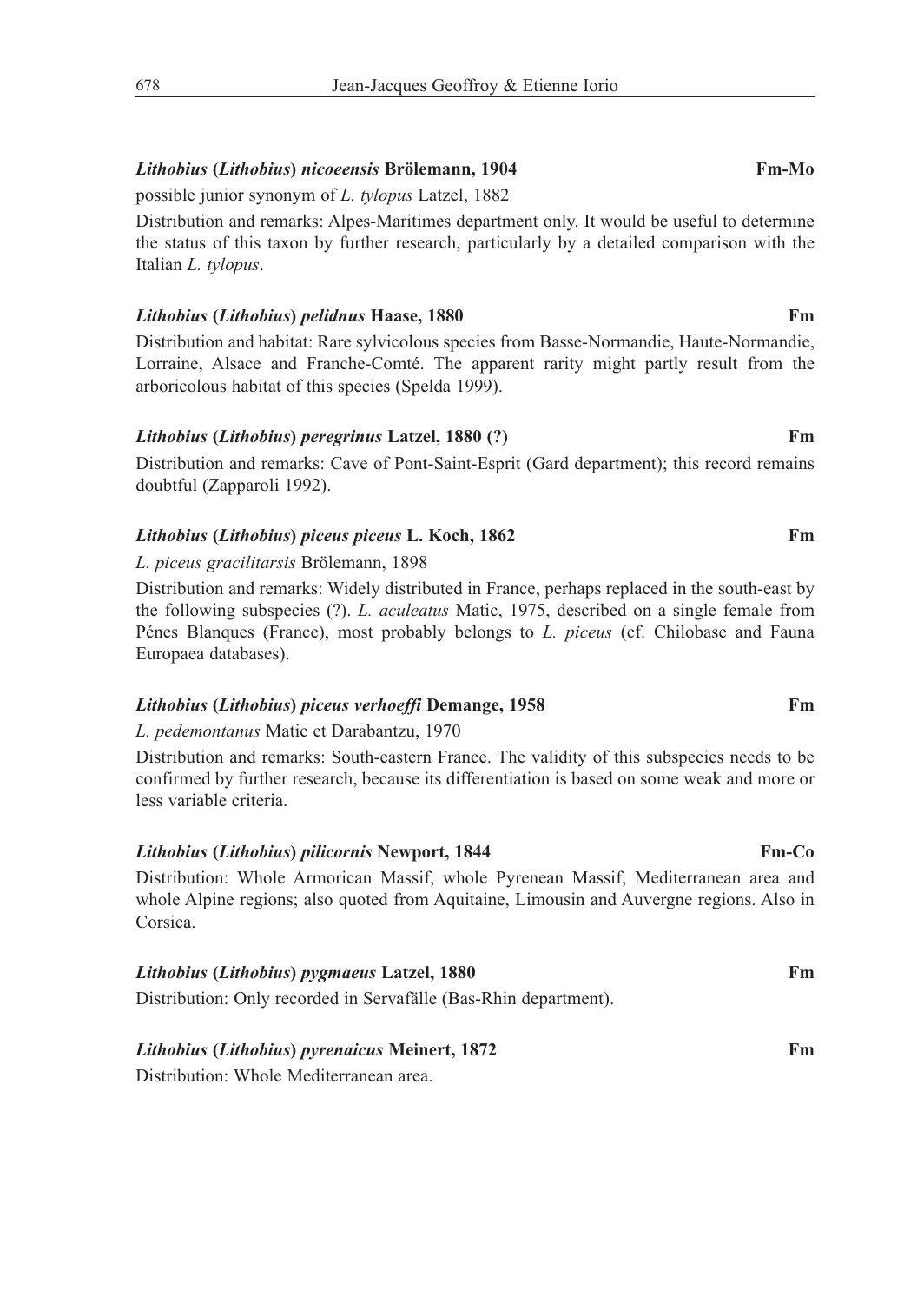| Lithobius (Lithobius) racovitzai Matic, 1958                                                                                                           | Fm(E)        |
|--------------------------------------------------------------------------------------------------------------------------------------------------------|--------------|
| Distribution and habitat: Ariège department, caves only, troglobiont.                                                                                  |              |
| Lithobius (Lithobius) raffaldii Iorio, 2009                                                                                                            | Co(E)        |
| Distribution and habitat: A new troglobitic species which has been very recently found in a<br>cave from Corsica (Iorio 2009).                         |              |
| Lithobius (Lithobius) ribauti Chalande, 1907                                                                                                           | Fm           |
| Distribution: Pyrenees and Montagne Noire. Uncommon.                                                                                                   |              |
| Lithobius (Lithobius) salicis Verhoeff, 1925                                                                                                           | Fm           |
| Distribution: Only known from la Brigue in the Alpes-Maritimes department (Minelli &<br>Zapparoli 1985).                                               |              |
| Lithobius (Lithobius) scotophilus Latzel, 1887                                                                                                         | Fm           |
| Distribution and habitat: Alpes-Maritimes department. Caves only, troglobiont.                                                                         |              |
| Lithobius (Lithobius) speluncarum Fanzago, 1877                                                                                                        | Fm           |
| L. speluncarum daminguetae Demange, 1962                                                                                                               |              |
| Distribution and habitat: Caves of the Pyrenees. Troglobiont.                                                                                          |              |
| Lithobius (Lithobius) subtilis subtilis Latzel, 1880                                                                                                   | Fm           |
| Distribution: Vosges mountains only.                                                                                                                   |              |
| Lithobius (Lithobius) subtilis geoffroyi Iorio & Berg, 2007                                                                                            | Fm(E)        |
| Distribution: Recently described subspecies present in the south-western Pre-Alps (Mont<br>Ventoux, Montagne de Lure).                                 |              |
| Lithobius (Lithobius) tenebrosus Meinert, 1872                                                                                                         | Fm-Co?       |
| L. nigrifrons Latzel & Haase, 1880                                                                                                                     |              |
| Distribution and remarks: Rare species. Burgundy and Vosges mountains in Lorraine (Iorio<br>unpublished records). Its presence in Corsica is doubtful. |              |
| Lithobius (Lithobius) tricuspis Meinert, 1872                                                                                                          | <b>Fm-Co</b> |
| L. alpicosiensis Matic, 1973: synonymised by Iorio (2008b)                                                                                             |              |
| Distribution and habitat: Common and widely distributed lithobiid; epigeic, mainly in forests.                                                         |              |
| Lithobius (Lithobius) troglodytes rupicola Brölemann, 1898                                                                                             | Fm           |
| Distribution and habitat: Caves from the Pyrénées-Atlantiques and Hautes-Pyrénées<br>departments.                                                      |              |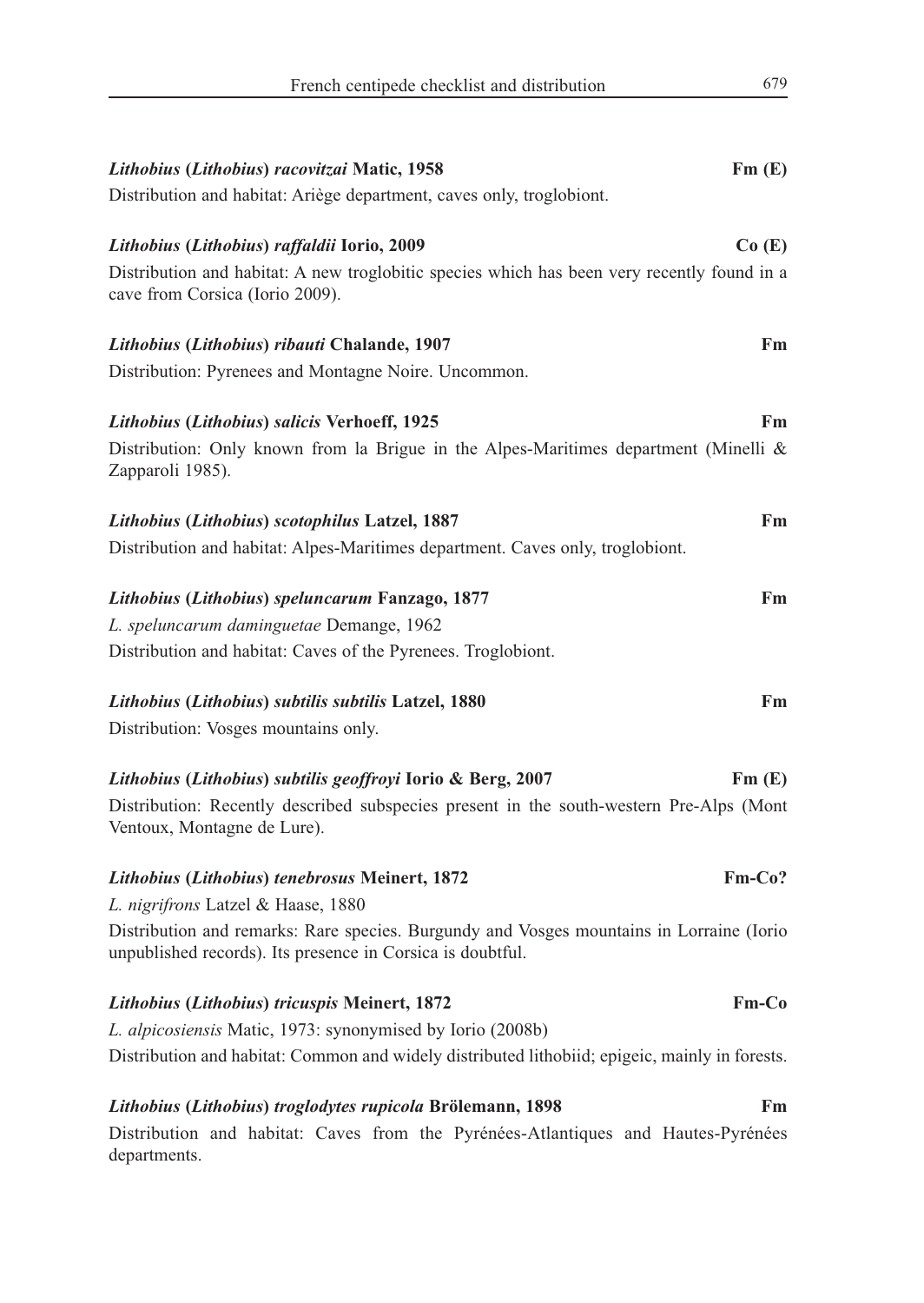# *Lithobius* **(***Lithobius***)** *troglodytes scutigeropsis* **Brolemann, 1930 Fm** Distribution and habitat: Caves from the Pyrénées-Atlantiques and Haute-Garonne

departments.

# *Lithobius* **(***Lithobius***)** *troglodytes troglodytes* **Latzel, 1886 Fm**

Distribution and habitat: Whole of the Pyrenees and Aude department, frequently found in caves but also in open habitats. Serra (1980) has shown that all the subspecies and the varieties described by former authors are not valid. However, until further formal data are published on the case, we still maintain the three subspecies as valid.

# *Lithobius* **(***Lithobius***)** *typhlus* **Latzel, 1886 Fm (E)**

Distribution and habitat: Pyrénées-Orientales and Aude departments; caves only, troglobiont.

# *Lithobius* **(***Lithobius***)** *validus* **Meinert, 1872 Fm** *L. punctulatus* Brolemann, 1930; non *L. punctulatus* C. L. Koch, 1847 Distribution: Pyrenees and the southern Alps.

# *Lithobius* **(***Lithobius***)** *valesiacus* **Verhoeff, 1935 Fm**

*L. lusitanus valesiacus* Verhoeff, 1935

Distribution: Southern Alps and Pre-Alps (Hautes-Alpes, Vaucluse and Alpes-Maritimes departments). Very probably present in the whole Alps.

# *Lithobius* **(***Lithobius***)** *variegatus* **Leach, 1817 Fm**

Distribution: Armorican Massif regions, perhaps present in other regions of the Atlantic coast.

# *Lithobius* **(***Monotarsobius***)** *aeruginosus* **L. Koch, 1862 Fm**

Distribution and habitat: Uncommon species in forests of Lorraine, Franche-Comté, Burgundy, Rhône-Alpes and Auvergne regions and Maine-et-Loire department which constitutes its western limit. Probably very rare or absent in the majority of the western regions of France.

# *Lithobius* **(***Monotarsobius***)** *crassipes* **L. Koch, 1862 Fm**

Distribution: Common and widely distributed.

# *Lithobius* **(***Monotarsobius***)** *curtipes* **C. L. Koch, 1847 Fm** Distribution: Champagne, Picardie, Haute-Normandie, Brittany and Pays-de-la-Loire regions.

# *Lithobius* **(***Sigibius***)** *micropodus* **(Matic, 1980) Fm-Mo?**

*L. microps* auct. non Meinert, 1868

Distribution: Present in the Alpes-Maritimes and Var departments.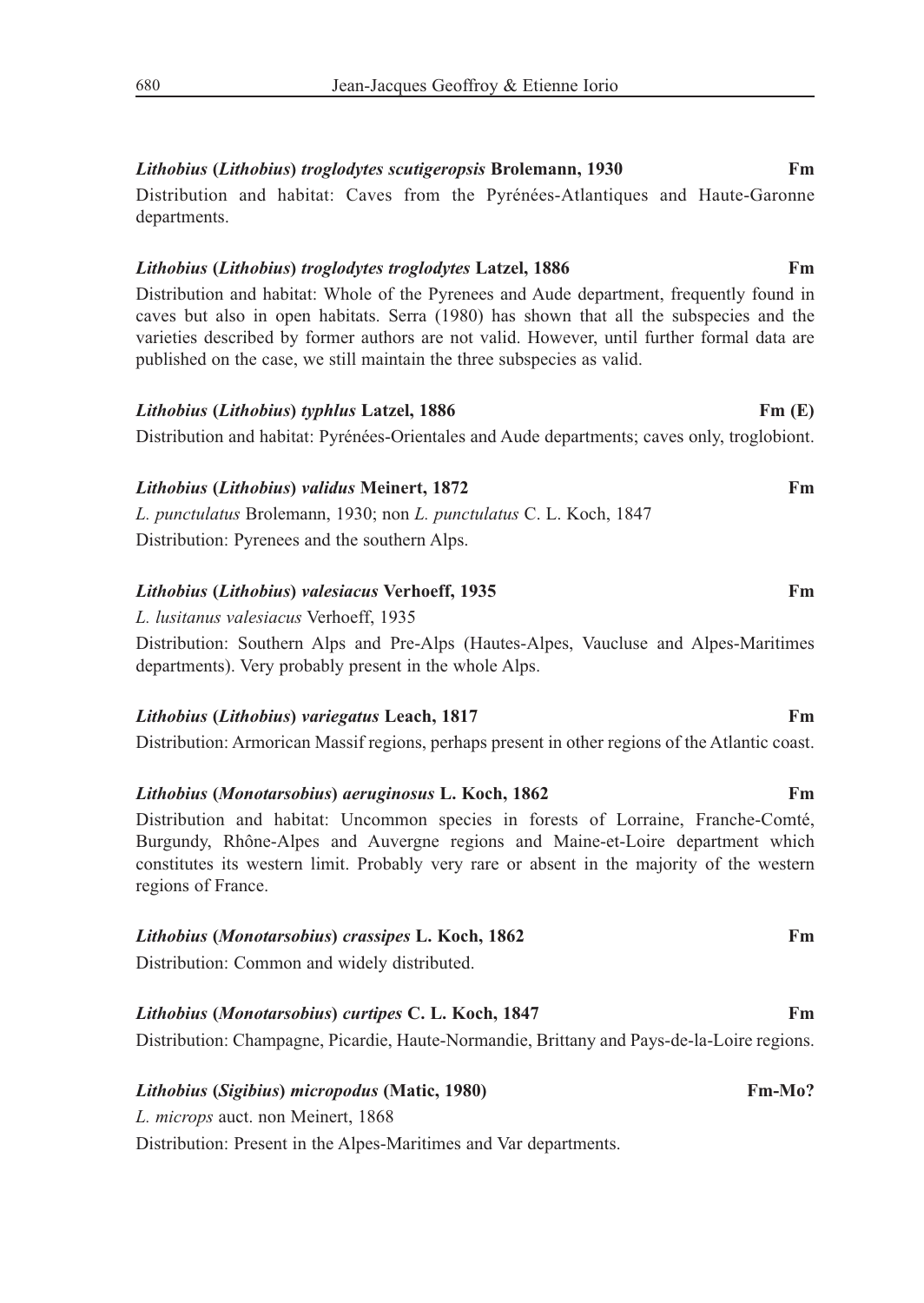### *Lithobius* **(***Sigibius***)** *microps* **Meinert, 1868 Fm-Mo?**

### *L. duboscqui* Brölemann, 1896

Distribution and habitat: Euryecious lithobiid, common and widely distributed.

# **Order Scolopendromorpha Family Scolopendridae**

*Scolopendra cingulata* **Latreille, 1829 Fm**

Distribution: Occurring in the whole Mediterranean area, although it is still difficult to determine its exact distribution limits. In the Rhône valley, it has been recorded in Beauchastel, at 15 km south of Valence. Rare in Alpes-Martimes department.

### *Scolopendra oraniensis* **Lucas, 1846 Co**

Distribution: Corsica only.

### **Family Cryptopidae**

#### *Cryptops anomalans* **Newport, 1844 Fm-Co**

*C. savignyi*: sensu Brolemann 1930 ; Demange 1981

Distribution: Widely distributed in France, sometimes quite rare. Also in Corsica.

### *Cryptops hortensis* **(Donovan, 1810) Fm-Mo?-Co**

*C. hortensis* Leach, 1814 Autc.; *C. longipes* Goux, 1950: synonymised by Iorio & Geoffroy (2007c)

Distribution: Widely distributed in mainland France, more common in western and central France than in eastern France.

### *Cryptops lobatus* Verhoeff, 1931 **Fm**

Distribution: Restricted to the Mediterranean coast in south-eastern France (Alpes-Maritimes and Var departments) and to the Italian Riviera.

### *Cryptops parisi* **Brolemann, 1920** Fm

Distribution: Contrary to *C. hortensis*, *C. parisi* is common in the centre and especially in the east of France and rarer in the west.

### *Cryptops sublitoralis* **Verhoeff, 1931 (?) Fm (E)**

Remark: The validity of this species found in the department of Alpes-Maritimes is uncertain.

### *Cryptops trisulcatus* **Brölemann, 1902 Fm-Mo-Co**

Distribution: Present in the Mediterranean area.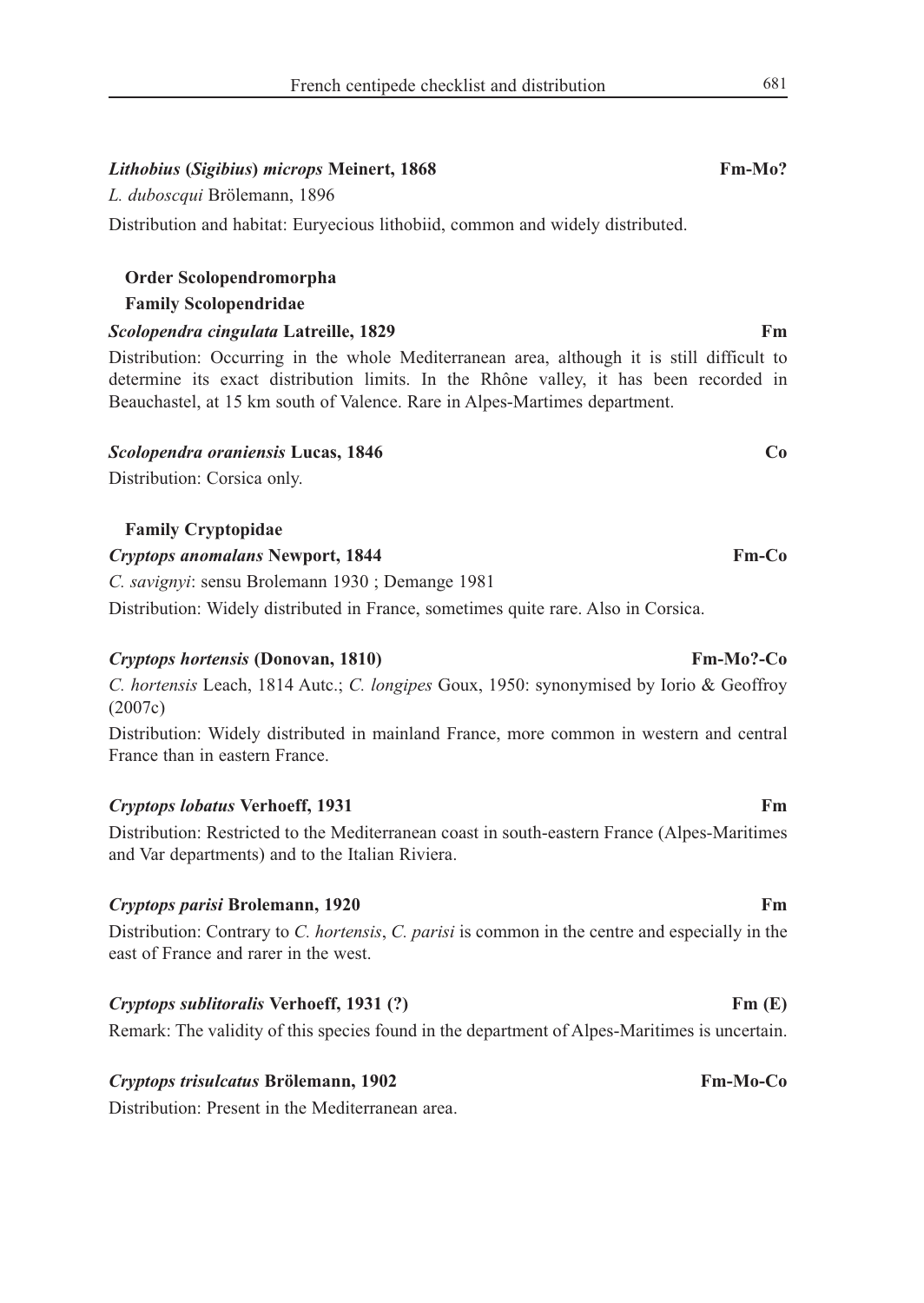| Fm<br>Cryptops umbricus Verhoeff, 1931                                                                                                                                                                                             |  |
|------------------------------------------------------------------------------------------------------------------------------------------------------------------------------------------------------------------------------------|--|
| C. jeanneli Matic, 1960: synonymised by Iorio & Geoffroy (2007c)<br>Distribution and habitat: Departments of Alpes-Maritimes and Alpes-de-Haute-Provence.<br>Highly troglophilous.                                                 |  |
| Order Geophilomorpha<br><b>Family Himantariidae</b>                                                                                                                                                                                |  |
| Himantariella scutellaris Brolemann, 1926<br>Fm(E)                                                                                                                                                                                 |  |
| Distribution: Pyrénées-Orientales department only.                                                                                                                                                                                 |  |
| <b>Fm-Mo-Co</b><br><i>Himantarium gabrielis</i> (Linnaeus, 1767)                                                                                                                                                                   |  |
| Distribution and habitat: Present and common in southern mainland France and Corsica. Also<br>recorded from the greenhouses of the Muséum national d'Histoire naturelle de Paris and<br>perhaps introduced elsewhere in the north. |  |
| Himantarium mediterraneum (Meinert, 1870)<br>Fm.                                                                                                                                                                                   |  |
| Distribution: Pyrénées-Orientales and Aude departments; a record from near Paris is doubtful.                                                                                                                                      |  |
| Stigmatogaster arcisherculis Brölemann, 1904<br>Fm-Mo                                                                                                                                                                              |  |
| possible junior synonym of S. dimidiatus                                                                                                                                                                                           |  |
| Distribution: Coast of the Alpes-Maritimes department.                                                                                                                                                                             |  |
| Fm<br>Stigmatogaster dimidiatus (Meinert, 1870)                                                                                                                                                                                    |  |
| Distribution: Departments of Alpes-Maritimes and Pyrénées-Orientales only.                                                                                                                                                         |  |
| <b>Fm-Mo-Co</b><br>Stigmatogaster gracilis (Meinert, 1870)                                                                                                                                                                         |  |
| Distribution: Very common in the Mediterranean region. There is also a surprising record<br>from Ahusquy (Pyrénées-Atlantiques department) (Brölemann 1898).                                                                       |  |
| Fm<br>Stigmatogaster souletinus (Brölemann, 1907)                                                                                                                                                                                  |  |
| Distribution: Western Pyrenees.                                                                                                                                                                                                    |  |
| Stigmatogaster subterraneus (Shaw, 1789)<br>Fm                                                                                                                                                                                     |  |
| Distribution: Widely distributed in France, but seems to be rare in the north-east and absent<br>in the south-east.                                                                                                                |  |
| <b>Family Dignathodontidae</b>                                                                                                                                                                                                     |  |
| Dignathodon microcephalus (Lucas, 1846)<br>Fm-Mo-Co                                                                                                                                                                                |  |
| Distribution and habitat: Mediterranean region; frequently found in xeric ecosystems.                                                                                                                                              |  |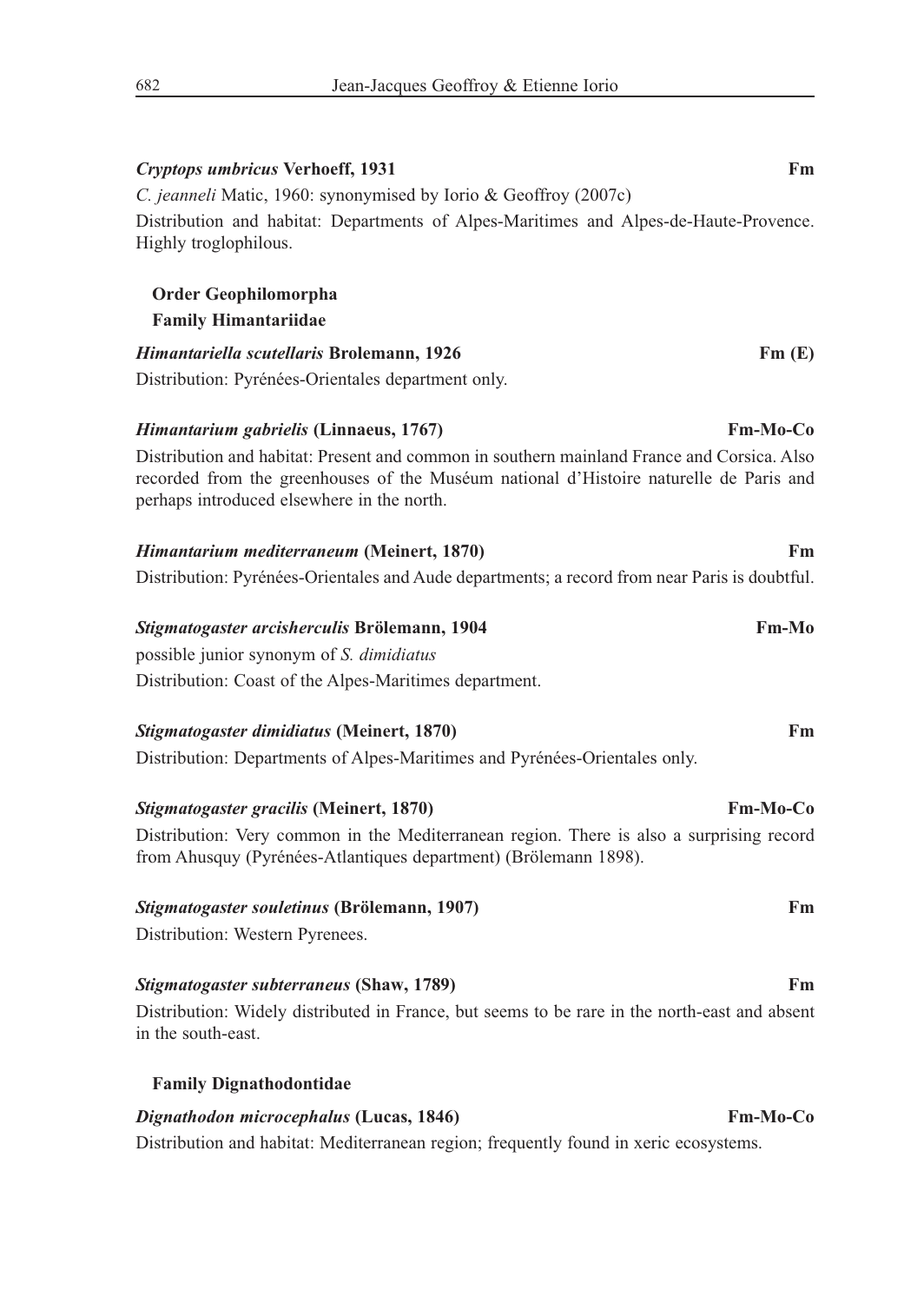| Henia (Meinertia) bicarinata (Meinert, 1870)                                                                                  | $Fm-Co$         |
|-------------------------------------------------------------------------------------------------------------------------------|-----------------|
| Distribution and habitat: Mediterranean coast and in Corsica; halophilous but not strictly<br>halobiontic.                    |                 |
| Henia (Pseudochaetechelyne) brevis (Silvestri, 1896)                                                                          | <b>Fm-Mo</b>    |
| Chaetechelyne montana oblongocribellata Verhoeff, 1898                                                                        |                 |
| Distribution: Recorded in the department of Alpes-Maritimes only.                                                             |                 |
| Henia (Chaetechelyne) montana (Meinert, 1870)                                                                                 | $Fm-Co$         |
| Distribution: Hautes-Alpes department and Corsica.                                                                            |                 |
| Henia (Chaetechelyne) vesuviana (Newport, 1845)                                                                               | <b>Fm-Mo-Co</b> |
| Chaetechelyne corsica Verhoeff, 1943; C. duboscqui Verhoeff, 1943                                                             |                 |
| Distribution: Widely distributed and fairly common.                                                                           |                 |
| <b>Family Mecistocephalidae</b>                                                                                               |                 |
| Mecistocephalus maxillaris (Gervais, 1837)                                                                                    | Fm              |
| Distribution and habitat: Greenhouses of the Muséum national d'Histoire naturelle, Paris.<br>Introduced.                      |                 |
| <b>Family Schendylidae</b>                                                                                                    |                 |
| <i>Hydroschendyla submarina</i> (Grube, 1869)                                                                                 | Fm              |
| Distribution and habitat: Restricted to the seashore of the Atlantic and Mediterranean coasts<br>(halobiont).                 |                 |
| Schendyla apenninorum (Brölemann & Ribaut, 1911) (?)                                                                          | Fm              |
| Remark: One specimen found in the department of Alpes-Maritimes; requires further research<br>for confirmation (Iorio 2008b). |                 |
| Schendyla armata Brölemann, 1901                                                                                              | <b>Fm-Mo</b>    |
| Distribution and habitat: Littoral of the department of Alpes-Maritimes, from Cannes to<br>Menton.                            |                 |
| Schendyla carniolensis Verhoeff, 1902                                                                                         | <b>Fm-Mo</b>    |
| S. zonalis Brölemann & Ribaut, 1911                                                                                           |                 |
|                                                                                                                               |                 |

Distribution: Pyrenees (in Tarn and Haute-Garonne departments) and Alpes-Maritimes department.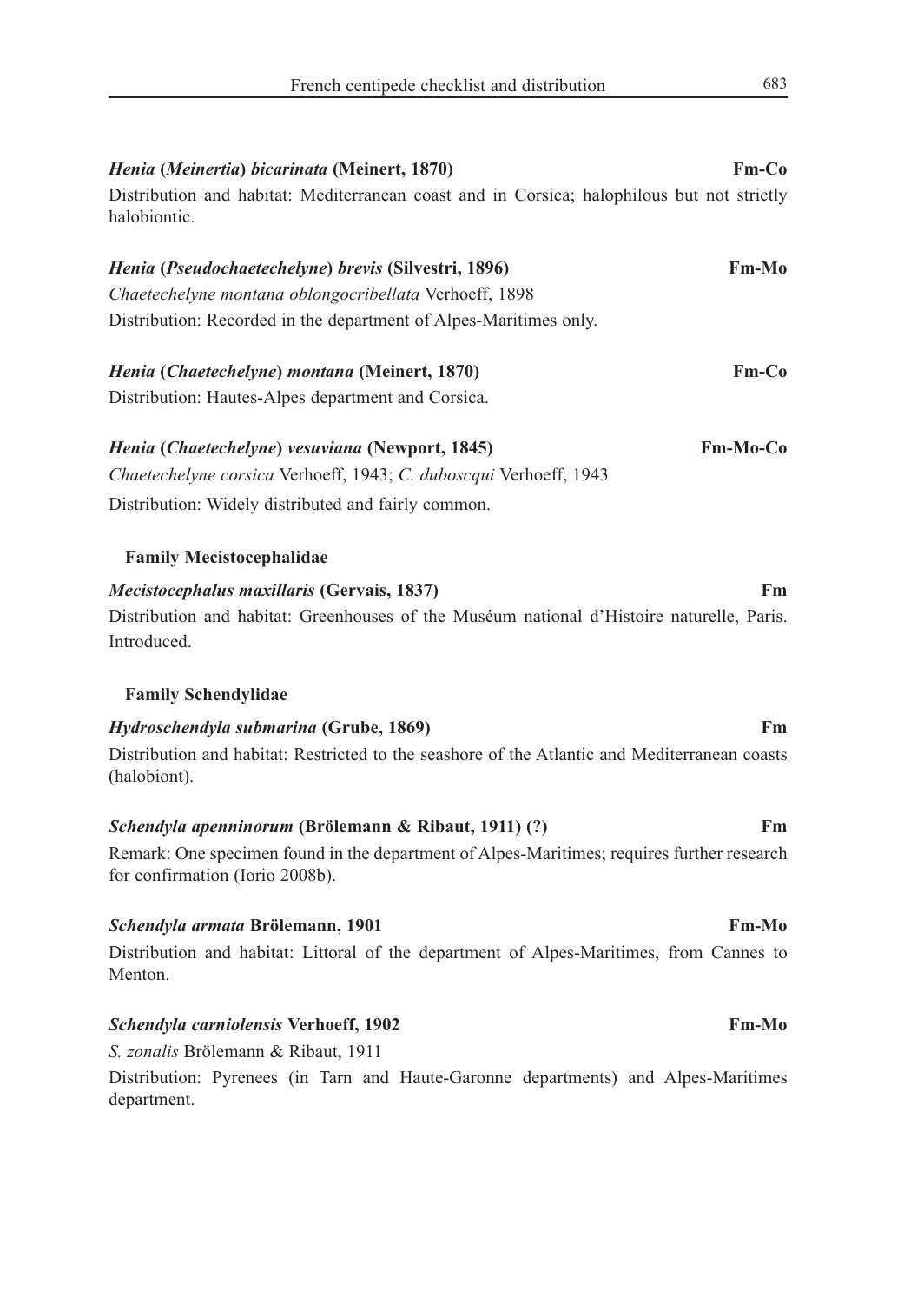# *Schendyla dentata* **(Brölemann & Ribaut, 1911) Fm** Distribution: Department of Haute-Garonne and Montagne Noire. Probably rare. *Schendyla incubationum* **Verhoeff, 1943 Co (E)** Distribution: In Corsica only. *Schendyla mediterranea* **Silvestri, 1897 Fm-Mo** Distribution: Mediterranean region; Alpes-Maritimes and Pyrénées-Orientales departments. Monaco. *Schendyla monodi* **(Brolemann, 1924) Fm** Distribution and habitat: Seashore of the Atlantic coast, Finistère and Gironde departments. Probably halobiontic, or at least highly halophilous. *Schendyla monoeci* **Brölemann, 1904 Fm-Mo** Distribution and habitat: Littoral of Alpes-Maritimes department and Monaco. It seems to be very rare. *Schendyla montana* **(Attems, 1895) Fm** Distribution: Mountainous area of southern France (Massif Central, Montagne Noire, Pyrenees, south-western Pre-Alps, Alpes-Maritimes). *Schendyla nemorensis* **(C. L. Koch, 1837) Fm-Mo** Distribution and habitat: Widely distributed and very common in France, particularly in forest soils. *Schendyla peyerimhoffi* **Brölemann & Ribaut, 1911 Fm** Distribution and habitat: Only recorded on the seashore of Pointe de Bénodet in Finistère (Blower 1987); halobiont. *Schendyla vizzavonae* **Léger & Duboscq, 1903 Co (E)** Distribution: Endemic of Corsica.

### **Family Geophilidae**

### *Arctogeophilus inopinatus* **(Ribaut, 1910) Fm**

Distribution: Brittany, Haute-Normandie and Auvergne regions. Probably rare.

#### *Clinopodes* **sp.** [n. sp. ?] **Fm** (E ?)

Distribution and remark: Possibly a new species of the genus *Clinopodes*, which has been recorded several times in the Alpes-Maritimes department. It will be the subject of a future study.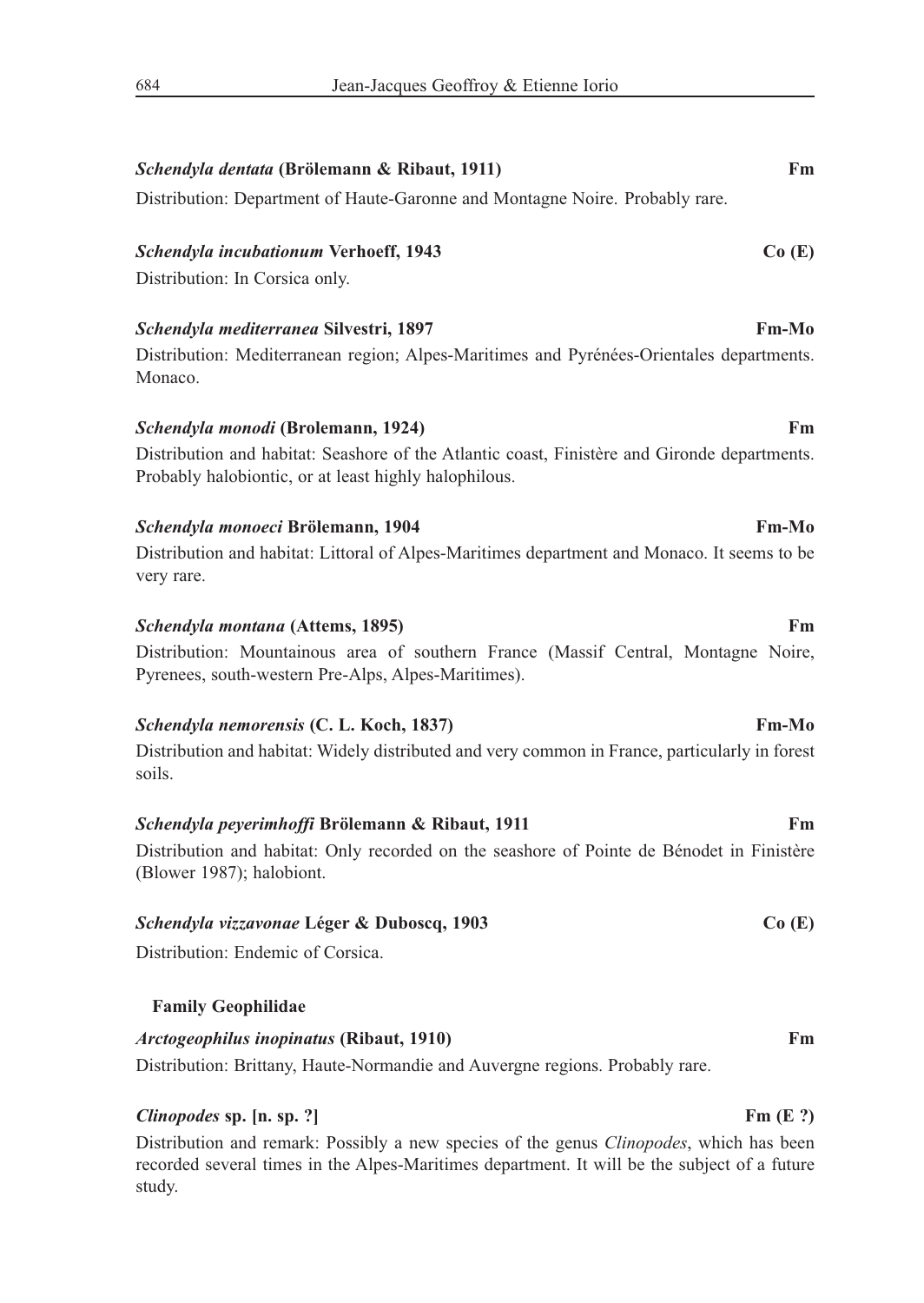| Eurygeophilus pinguis (Brölemann, 1898)                                                                                                                                                                                                                                     | Fm-Co |
|-----------------------------------------------------------------------------------------------------------------------------------------------------------------------------------------------------------------------------------------------------------------------------|-------|
| Distribution: Pyrenees, Corsica and from one locality in the department of Alpes-Maritimes.                                                                                                                                                                                 |       |
| Eurygeophilus multistiliger (Verhoeff, 1899)                                                                                                                                                                                                                                | Fm    |
| Distribution: Department of Pyrénées-Orientales only.                                                                                                                                                                                                                       |       |
| Galliophilus beatensis Ribaut & Brolemann, 1927                                                                                                                                                                                                                             | Fm    |
| Distribution: Department of Haute-Garonne only.                                                                                                                                                                                                                             |       |
| Geophilus algarum Brölemann, 1909                                                                                                                                                                                                                                           | Fm(E) |
| Distribution and habitat: Seashore of the Atlantic coast (halobiont).                                                                                                                                                                                                       |       |
| Geophilus bobolianus Verhoeff, 1928 (?)                                                                                                                                                                                                                                     | Fm    |
| Remark: A doubtful species known only from one locality in the department of Alpes-<br>Maritimes and which has not been found since the original description (Verhoeff 1928).<br>Originally described as a subspecies of G. longicornis (= G. flavus).                      |       |
|                                                                                                                                                                                                                                                                             |       |
| Fm-Mo-Co<br>Geophilus carpophagus Leach, 1815                                                                                                                                                                                                                               |       |
| Distribution: Widely distributed and common in France, except in north-eastern France where<br>it seems to be less common; also present in Corsica and Monaco.                                                                                                              |       |
| Geophilus chalandei Brölemann, 1909                                                                                                                                                                                                                                         | Fm    |
| Distribution: Known from the Pyrenees, and from the departments of Cantal and Hautes-<br>Alpes.                                                                                                                                                                             |       |
| Geophilus easoni Arthur, Foddai, Kettle, Lewis, Luczinsky & Minelli, 2001                                                                                                                                                                                                   | Fm    |
| Distribution and remark: Present only at the Atlantic coast. G. easoni and G. carpophagus are<br>sympatric in this area. However, the distribution limits in France of the former species remain<br>insufficiently known; many specimens in collections need to be checked. |       |
| Geophilus electricus (Linnaeus, 1758)<br>Distribution: Widely distributed in France but generally uncommon.                                                                                                                                                                 | Fm    |

| <b>Geophilus evinensis Verhoeff, 1943</b> | Co(E) |
|-------------------------------------------|-------|
|-------------------------------------------|-------|

Distribution: In Corsica only.

# *Geophilus flavus* **(De Geer, 1778) Fm**

*Necrophloeophagus longicornis* (Leach, 1815)

Distribution and habitat: Euryecious species widely distributed in France and very common.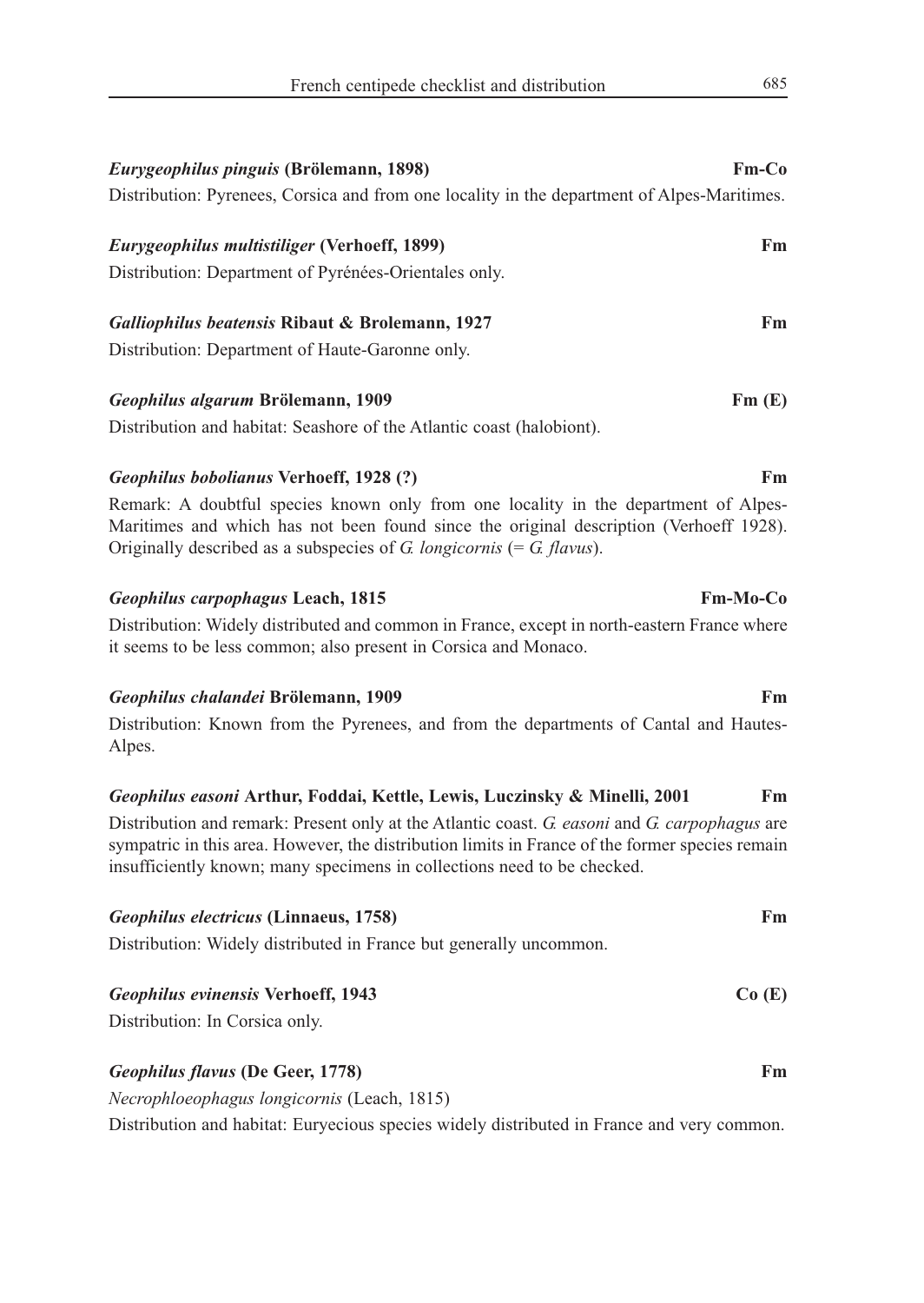# *Geophilus fucorum* **Brölemann, 1909 Fm**

Distribution and habitat: Seashore of the Mediterranean coast (halobiont).

### *Geophilus gavoyi* Chalande, 1910 **Fm Fm Fm Fm Fm Fm**

Distribution: Pyrenees and Montagne Noire, and regions of Brittany, Centre, Auvergne and Provence-Alpes-Côte d'Azur.

## *Geophilus insculptus* **Attems, 1895 Fm-Mo-Co**

Distribution and remark: All the mountainous areas of France. It could be absent in northwestern France but it is difficult to delimit the precise distribution of this species because of the successive taxonomical and nomenclatural confusions with *G. proximus* and some other species by different authors. Also present in Corsica and Monaco.

# *Geophilus joyeuxi* Léger & Duboscq, 1903 Fm-Co (E)

Distribution: Departments of Alpes-Maritimes, Pyrénées-Orientales and Corsica. Uncommon.

### *Geophilus litorivagus* **Verhoeff, 1943 Co (E)**

Distribution: In Corsica only.

### *Geophilus osquidatum* **Brölemann, 1909 Fm**

Distribution: Western Pyrenees, regions of Brittany, Basse-Normandie and Auvergne, and the department of Hautes-Alpes.

# *Geophilus persephones* **Foddai & Minelli, 1999 Fm (E)**

Distribution and habitat: Only recorded from the Gouffre de la Pierre Saint-Martin (Pyrénées-Atlantiques department). This is the only troglobitic species known in the order Geophilomorpha.

### *Geophilus pinivagus* **Verhoeff, 1928 (?) Fm (E)**

Distribution and remark: Doubtful species based on one male from the department of Alpes-Maritimes only; not found since the original description.

### *Geophilus promontorii* **Verhoeff, 1928 (?) Fm (E)**

possible junior synonym of *G. insculptus*

Distribution and remark: Doubtful species based on one immature specimen from the department of Alpes-Maritimes only; it has not been found since the original description.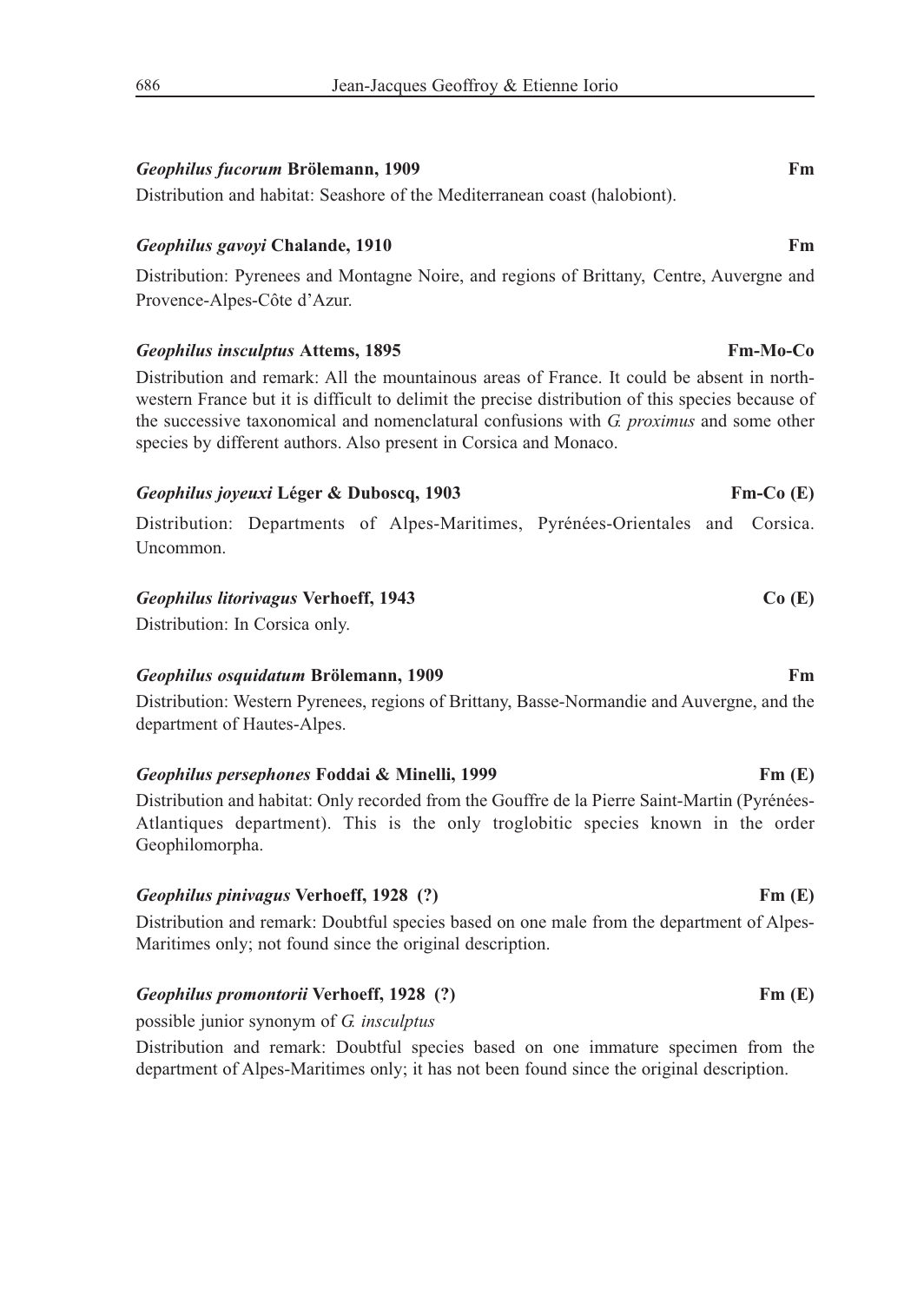### *Geophilus proximus* **C. L. Koch, 1847** Fm

Distribution and remark: It is difficult to estimate the precise distribution of this species because it has probably been confused with *G. insculptus* by former authors. We think that records of it in Haute-Normandie and Ile-de-France regions are reliable.

#### *Geophilus pusillifrater Verhoeff, 1898* Fm

Distribution and habitat: Only known in Plouharnel (Morbihan); a possibly halophilous (or even halobiontic) species.

### *Geophilus richardi* **Brölemann, 1904 Fm-Mo**

Distribution: Department of Alpes-Maritimes only.

### *Geophilus seurati* **Brolemann, 1924 Fm**

*G. gracilis* Meinert, 1870

Distribution, habitat and remark: As shown by Eason (1961), *G. gracilis* Meinert, 1870 is a synonym of *G. seurati* for which the species level seems to be justified; the former must be considered as a junior homonym of *G. gracilis* Gervais, 1849. It is recorded on the seashore in Brittany (halobiont).

### *Geophilus studeri* **Rothenbühler, 1899 Fm**

*G. pyrenaicus* Chalande, 1909

Distribution and habitat: Whole of the mountainous areas of France and old forests of the hills surrounding the valley of the Rupt-de-Mad (Meurthe-et-Moselle department) where it seems to be very rare.

#### *Geophilus truncorum truncorum* **Bergsö & Meinert, 1866 Fm**

Distribution: Brittany, Basse-Normandie, Haute-Normandie, Nord-Pas de Calais, Picardie and Ile-de-France regions where it is common. Perhaps present in south-western France.

#### *Geophilus truncorum ribauti* **Brölemann, 1908 Fm**

Distribution: Pyrenees, Montagne Noire, Massif central and the department of Alpes-Maritimes, Burgundy (hills near Dijon); also recorded in the Morvan and in Vosges mountains (Iorio, Geoffroy unpublished records).

Remark: The precise status of this taxon (species or subspecies) requires further studies. Until these have been done we preserve the original rank of Brölemann (1908).

### *Pachymerium ferrugineum* **(C. L. Koch, 1835) Fm-Mo-Co**

Distribution and habitat: Widely distributed in mainland France and Corsica. It favours the seashore without being strictly halobiontic or highly halophilous.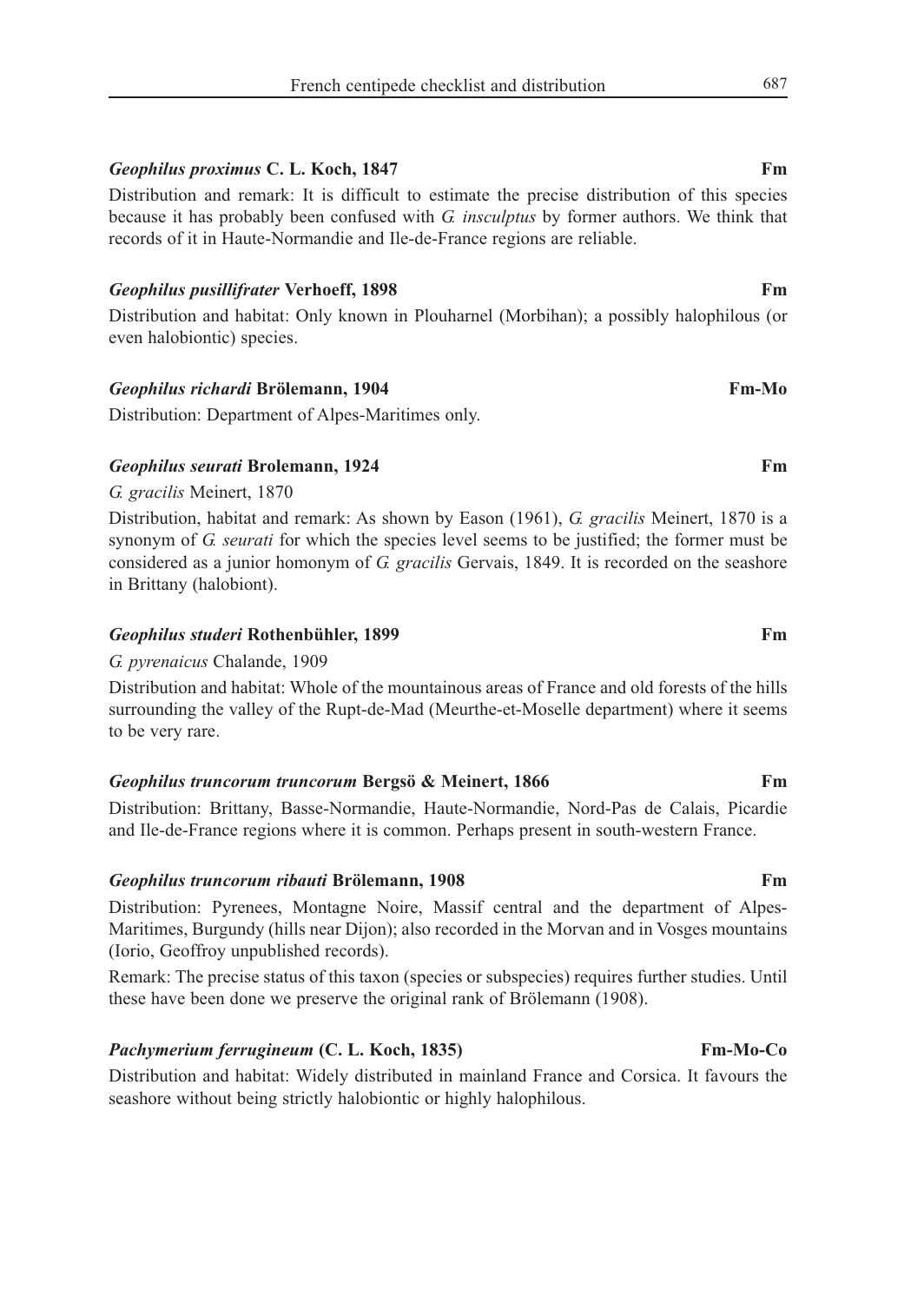# Distribution: Mediterranean species known from the Alpes-Maritimes department including Monaco. *Stenotaenia linearis* **(C. L. Koch, 1835) Fm-Mo-Co** Distribution: Fairly common in southern France (Rhône-Alpes, Provence-Alpes-Côte d'Azur, Languedoc-Roussillon and Midi-Pyrénées regions; Monaco) but rare in the north (known from Bas-Rhin, Haut-Rhin and Maine-et-Loire departments). Also recorded in Corsica. *Tuoba poseidonis* **(Verhoeff, 1901) Fm-Co** Distribution and habitat: Seashore of Alpes-Maritimes and Pyrénées-Orientales departments and Corsica (halobiont). **Linotaeniidae** *Strigamia acuminata* **(Leach, 1815) Fm** Distribution: Widely distributed and common in mainland France. *Strigamia cottiana* **(Verhoeff, 1935) Fm** Distribution: Department of Alpes-Maritimes only; probably rare. *Strigamia crassipes* **(C. L. Koch, 1835) Fm** Distribution: Widely distributed and common in mainland France. *Strigamia engadina* **(Verhoeff, 1935) Fm** Distribution: Only recorded from Ens (Hautes-Pyrénées department) (Matic 1975). *Strigamia maritima* **(Leach, 1817) Fm**

Distribution and habitat: Seashore of the Atlantic coast (halobiont).

# *Strigamia transsilvanica* **(Verhoeff, 1928) Fm** Distribution: Departments of Meurthe-et-Moselle, Alpes-de-Haute-Provence and Alpes-

Maritimes. Absent in western France.

# **4. Discussion**

Richness and biodiversity of centipede taxa

Looking at the list established above, we can see that knowledge of the species biodiversity of French centipedes (Tab. 3) has considerably increased in comparison with a preceding appraisal (Geoffroy 2000), not only with respect to the comprehensive nomenclature of the group but also in respect of the progress in systematics of the group in general and the status of many of its components.

### *Pleurogeophilus mediterraneus* **(Meinert, 1870) Fm-Mo**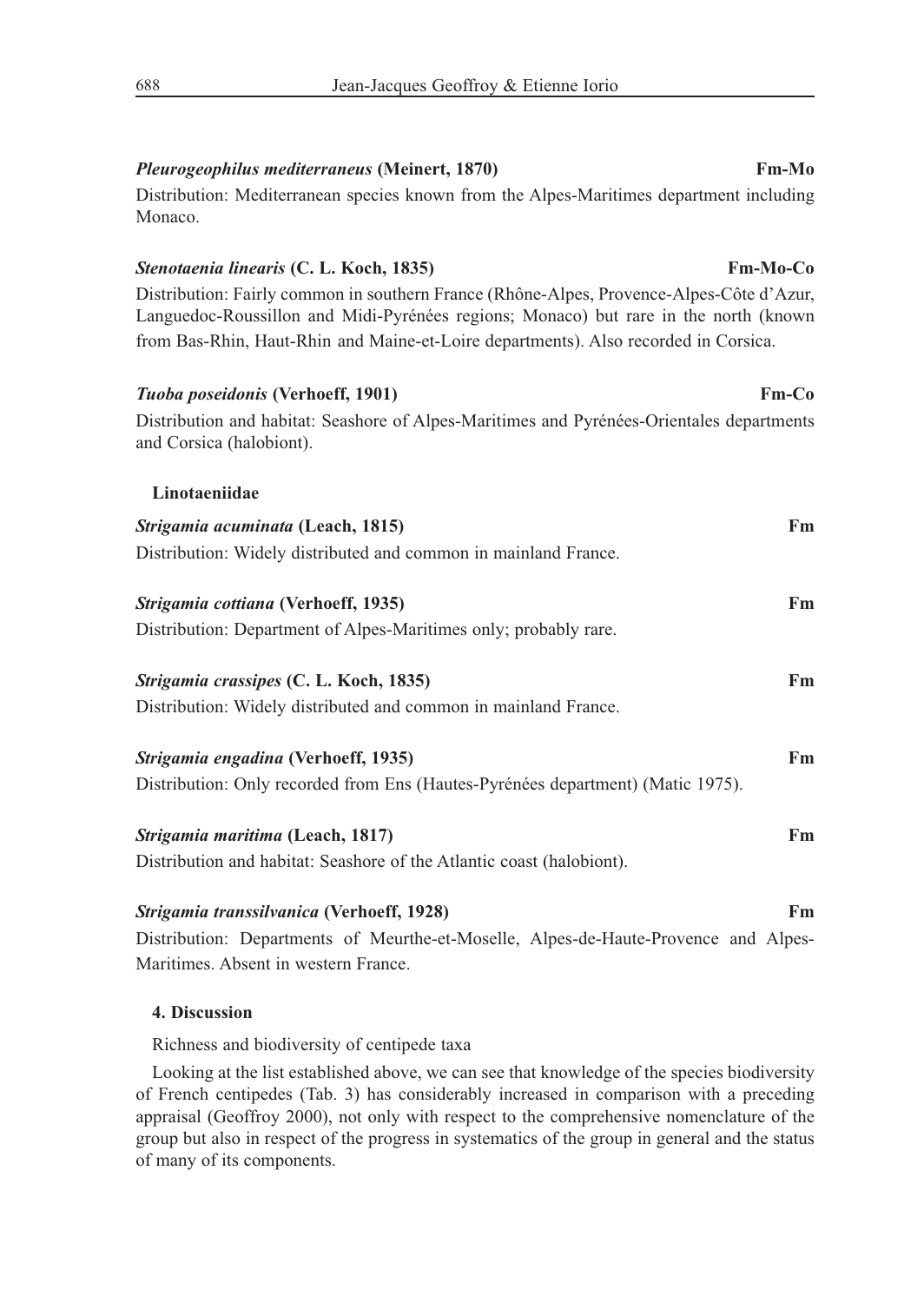There are 145 taxa of the class Chilopoda in France belonging to the species group, of which 28 are endemic. They include 18 troglobitic/highly troglophilous taxa and 9 (10 ?) halobiontic/highly halophilous species. We can draw attention to the fact that species richness in France is fairly high, as France includes 29.6 % of the total European fauna (489 taxa according to Zapparoli & Minelli (2006) and this work). This richness increases markedly in the regions of the south in comparison with those of the north. For example, we record at present 81 species in the region Provence-Alpes-Côte d'Azur (Iorio 2008b) compared with

only 40 in the whole of the north-east of France (Iorio 2007) and 43 in the Armorican region

(Iorio 2006, 2008b).

However, this list represents only a temporary state of knowledge, because the validity and/or the presence in France of 8 taxa remains doubtful (*Lithobius* (*Lithobius*) *peregrinus*, *L.* (*L.*) *troglodytes rupicola*, *L.* (*L.*) *troglodytes scutigeropsis*, *Cryptops sublitoralis*, *Schendyla apenninorum*, *Geophilus bobolianus*, *G. pinivagus*, *G. promontorii*) and moreover the species described from Corsica by Verhoeff (1943) will also require revision. Also several species live in certain regions close to the area studied: *Eupolybothrus* (*Schizopolybothrus*) *excellens* (Silvestri, 1894), *E.* (*Leptopolybothrus*) *tridentinus* (Fanzago, 1874), *Lithobius* (*Lithobius*) *anophthalmus* Matic, 1957, *L.* (*L.*) *derouetae* Demange, 1958, *L.* (*L.*) *nodulipes* Latzel, 1880, *L.* (*L.*) *schubarti* Demange, 1959, *Geophilus pygmaeus* Latzel, 1880 (Serra 1980, Spelda 1999, Zapparoli & Minelli 2006) and could possibly be found there in the course of further research. Nor can we exclude the possibility that new species remain to be described. This is supported by the recent discovery of *Lithobius* (*Lithobius*) *delfossei* Iorio & Geoffroy, 2007 in the French Alps and south-western Pre-Alps. Finally, in France, the exact area of distribution of quite a number of species is still poorly defined and several regions are almost unexplored: Nord Pas-de-Calais, Picardie, Champagne-Ardennes, Franche-Comté, Rhône-Alpes, Auvergne, Limousin, Poitou-Charentes. Even in the better studied regions, several departments are still unsampled. Also, researches in certain particular ecosystems (such as caves of southern France and Corsica) could bring new and particularly interesting records as shown by the discovery of the troglobitic *Lithobius* (*Lithobius*) *raffaldii* Iorio, 2009. Thus, there remains a lot to discover, describe and explain about the French chilopod fauna, and it would be very useful if more French zoologists or naturalists were to begin and support the study of centipedes in the near future.

| <b>Orders</b>          | Number of taxa of<br>the species group | $\%$ of the species<br>richness |            | <b>Family richness</b> Genus richness |
|------------------------|----------------------------------------|---------------------------------|------------|---------------------------------------|
|                        | $(species +$<br>subspecies)            |                                 | (Families) | (Genera)                              |
| Scutigeromorpha        |                                        | 0.7                             |            |                                       |
| Lithobiomorpha         | 69                                     | 47.6                            | 2          |                                       |
| Scolopendromorpha      | 9                                      | 6.2                             | 2          | 2                                     |
| Geophilomorpha         | 66                                     | 45.5                            | 6          | 18                                    |
| <b>Class Chilopoda</b> | 145                                    | 100                             | Q          | 25                                    |

Tab. 3 Taxonomic biodiversity of the Class Chilopoda in France (s.l.) (Mainland France, Corsica and Monaco).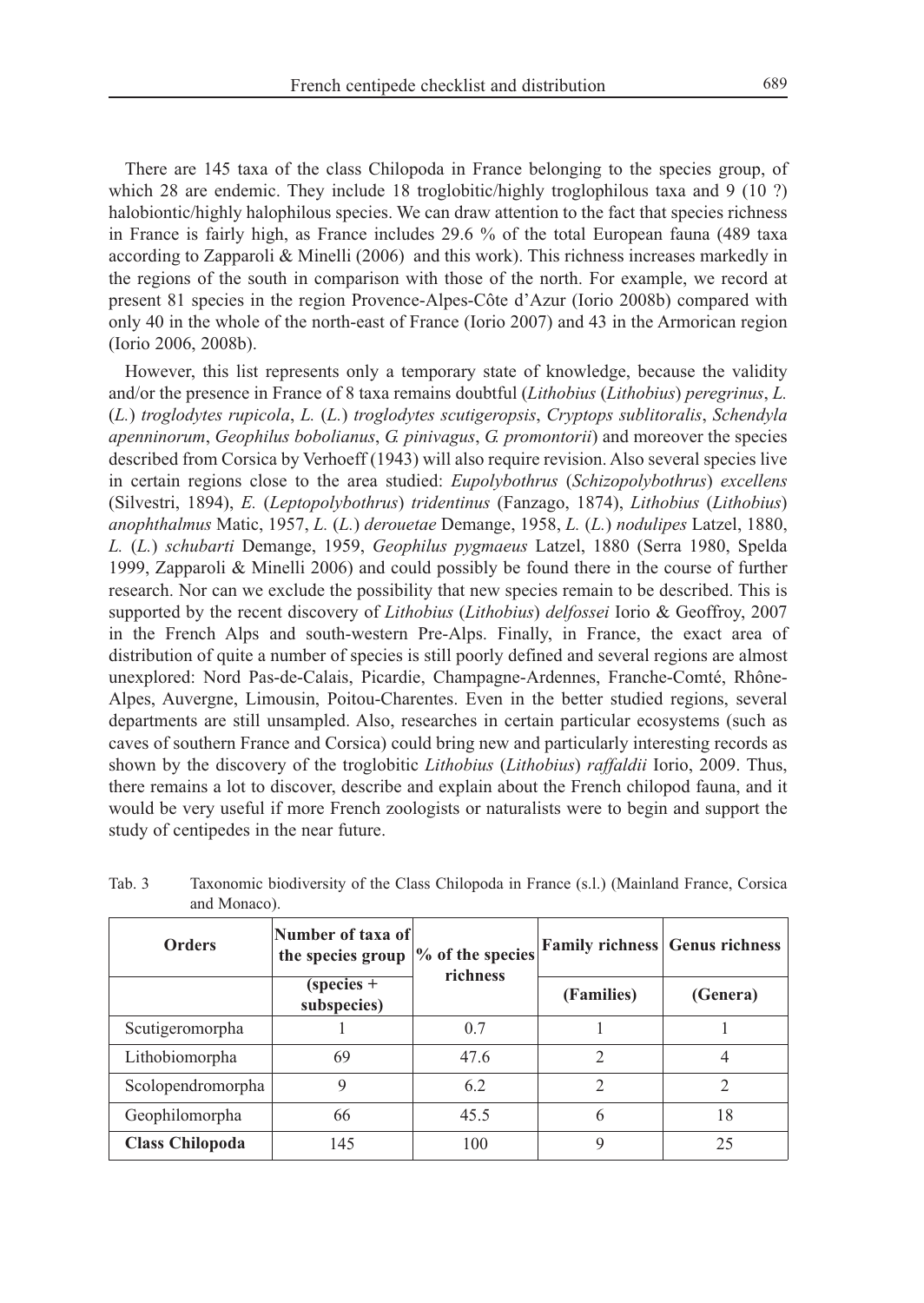#### **5. Acknowledgments**

This work was supported by the MNHN Paris (Dept EGB  $\&$  SE, and Direction des Collections) who provided facilities for part of the study.

We are very grateful to Lucio Bonato (University of Padova, Italy) for his information on *Clinopodes* sp. and to myriapodologist colleagues for their contribution to data improvement and specimen collection: R. D. Kime (La-Chapelle-Montmoreau, France), J.-P. Mauriès (MNHN Paris, France).

Thanks are due to Jörg Spelda (Peterhausen, Germany) and an anonymous referee who gave constructive comments on a previous version of the draft. We also thank Anthony D. Barber (Ivybridge, UK) for English language editing.

#### **6. References**

- Attems, C. (1929): Myriapoda. 1. Geophilomorpha. In: Das Tierreich, 52. Lfg. Walter de Gruyter & Co., Berlin, Leipzig: XXIII and 388 pp.
- Barber, A. D. & R. E. Jones (1999): A description of *Geophilus proximus* C. L. Koch, 1847 (Chilopoda, Geophilomorpha). – Bulletin of the British Myriapod Group **15**: 19–25.
- Blower, J. G. (1987): More myriapods from Brittany. Bulletin of the British Myriapod Group **4**: 37–40.
- Bonato, L., A. Barber & A. Minelli (2006): The European centipedes hitherto referred to *Eurygeophilus*, *Mesogeophilus*, and *Chalandea* (Chilopoda, Geophilomorpha): taxonomy, distribution, and geographical variation in segment number. – Journal of Natural History **40**(7–8): 415–438.
- Bonato, L. & A. Minelli (2008): *Stenotaenia* Koch, 1847: a hitherto unrecognized lineage of western Palaeartic centipedes with unusual diversity in body size and segment number (Chilopoda: Geophilidae). – Zoological Journal of the Linnean Society **153**: 253–286.
- Brölemann, H. W. (1895): Le Marais de la Ferté-Milon: Myriapodes. Description d'une espèce nouvelle. – La Feuille des Jeunes Naturalistes, (ser. 3) **25** n 298: 1–4.
- Brölemann, H. W. (1898): Matériaux pour servir à une faune des Myriapodes de France. Ahusquy (Basses-Pyrénées). – La Feuille des Jeunes Naturalistes, (ser. 3) **28** n 335: 1–9.
- Brölemann, H. W. (1899): Myriapodes du Bourg-d'Oisans et de la Meije. Annales de l'Université de Grenoble **11**(3): 1–10.
- Brölemann, H. W. (1908). La Haute-Vallée de la Neste (Myriapodes). Bulletin de la Société d'Histoire naturelle de Toulouse **41**: 57–67.
- Brolemann, H. W. (1926a): Myriapodes des Pyrénées-Orientales. Bulletin de la Société d'Histoire naturelle de Toulouse **55**: 233–267.
- Brolemann, H. W. (1926b): Les Myriapodes [In: Le peuplement de la Corse]. Mémoires de la Société de Biogéographie, Paris **1**: 229–236.
- Brolemann, H. W. (1930): Eléments d'une faune des myriapodes de France. Chilopodes. Faune de France, 25. – Imprimerie Toulousaine, Toulouse; P. Lechevalier, Paris: 405 pp.
- Brölemann, H. W. & H. Ribaut (1912): Essai d'une monographie des Schendylina (Myriapodes, Géophilomorphes). – Nouvelles Archives du Muséum d'Histoire Naturelle (ser. 5) **4**(1): 53–181.
- Chalande, J. (1886): Contribution à la faune des Myriopodes de France. Bulletin de la Société d'Histoire naturelle de Toulouse 1886: 1–23.
- Chalande, J. (1888): Contribution à la faune des Myriopodes de France. Deuxième liste. Bulletin de la Société d'Histoire naturelle de Toulouse 1888: 1–8.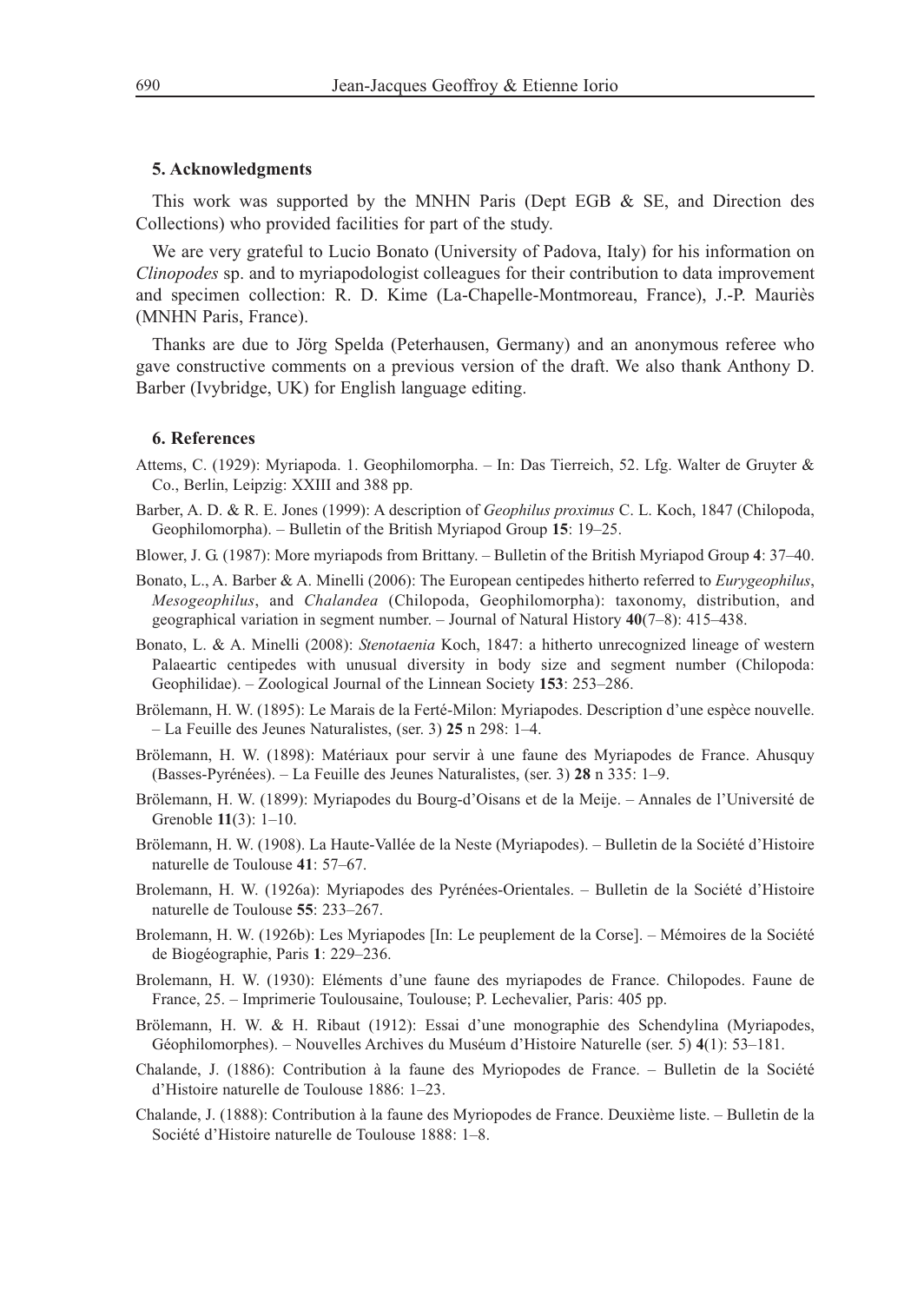- Demange, J.-M. (1955a): Myriapodes Chilopodes récoltés à Saint-Rémy-les-Chevreuse (S.-et-O.) avec remarques sur quelques espèces appartenant aux genres *Cryptops, Haplophilus, Lithobius*. – Bulletin du Muséum (2) **27**, n 4: 293–300.
- Demange, J.-M. (1955b): Myriapodes cavernicoles de France, avec la description d'une espèce et d'une variété nouvelles. – Notes Biospéologiques **10**: 191–200.
- Demange, J.-M. (1956): Etude sur *Lithobius troglodytes* et ses variétés et description de deux formes nouvelles. – Notes Biospéologiques **11**: 108–121.
- Demange, J.-M. (1961): Sur deux Myriapodes Géophilomorphes des prés salés d'Arcachon. Procès-Verbaux de la Société Linnéenne de Bordeaux **98**: 1–3.
- Demange, J.-M. (1981): Les Mille-pattes Myriapodes. Généralités, Morphologie, Ecologie, Ethologie. Détermination des Espèces de France. – Editions Boubée, Paris: 281 pp.
- Eason, E. H. (1961): On the synonymy of some British centipedes. Annals and Magazine of Natural History **13**(4): 385–391.
- Eason, E. H. (1974): The type specimens and identity of the species described in the genus *Lithobius* by F. Meinert and now preserved in the Zoological Museum, Copenhagen University (Chilopoda: Lithobiomorpha). – Zoological Journal of the Linnean Society of London **55**: 1–52.
- Eason, E. H. (1982): A review of the north-west European species of Lithobiomorpha with a revised key to their identification. – Zoological Journal of the Linnean Society **74**: 9–33.
- Foddai, D. & A. Minelli (1999): A troglomorphic geophilomorph centipede from southern France (Chilopoda: Geophilomorpha: Geophilidae). – Journal of Natural History **33**: 267–287.
- Foddai, D.; A. Minelli & M. Zapparoli (1996): I chilopodi delle isole circumsarde nel contesto del popolamento insulare dell'area tirrenica s.l. [for 1995] – Biogeographia **18**(1995): 357–376.
- Gadeau de Kerville, H. (1884): Les Myriapodes de la Normandie (1ère liste). Bulletin de la Société des Amis des Sciences naturelles de Rouen 1884(2): 1–24.
- Gadeau de Kerville, H. (1886): Les Myriapodes de la Normandie (2ème liste). Bulletin de la Société des Amis des Sciences naturelles de Rouen 1886: 165–177.
- Gadeau de Kerville, H. (1890): Deuxième addenda à la faune des Myriapodes de la Normandie. Bulletin de la Société des Amis des Sciences naturelles de Rouen **1889** (1890): 363–367.
- Gadeau de Kerville, H. (1932): Mélanges entomologiques. 5e mémoire. Bulletin de la Société des Amis des Sciences naturelles de Rouen 1932: 402–467.
- Geoffroy, J.-J. (1979): Les peuplements de Chilopodes et de Diplopodes d'une Chênaie-Charmaie (Station Biologique de Foljuif, Seine & Marne). – Ph. D. Thesis 3e Cycle. UPMC Paris VI: 179 pp.
- Geoffroy, J.-J. (1981): Les Myriapodes du Parc National des Ecrins. I. Stations de récolte (1976–1979) et présentation générale des peuplements de Chilopodes et de Diplopodes. – Travaux Scientifiques du Parc National des Ecrins **1**: 97–123.
- Geoffroy, J.-J. (2000): Inventaire et biodiversité des Chilopodes de France: liste et classification des espèces. – Bulletin de la Société Zoologique de France **125**(2): 159–163.
- Geoffroy, J.-J. (2006): Nouvelles données sur les Myriapodes de Dordogne (Diplopoda, Chilopoda). L'Ascalaphe **14**: 13–30.
- Iorio, E. (2003): Recensement des différentes espèces de Chilopodes présentes en Moselle (57). Fascicule n2 de Phyllie. Editions Arthropodia, Sarreguemines: 44 pp.
- Iorio, E. (2004a): Compléments à la description de *Lithobius* (*Monotarsobius) aeruginosus* L. Koch, 1862 (Chilopoda, Lithobiomorpha, Lithobiidae). – Le Bulletin de Phyllie **19**: 44–49.
- Iorio, E. (2004b): Contribution à la connaissance des Chilopodes des régions Centre, Île-de-France et Poitou-Charentes (Myriapoda). – Bulletin de la Société linnéenne de Bordeaux **32**(4): 235–255.
- Iorio, E. (2005a): Contribution à la connaissance des chilopodes du Nord-Est de la France, et notamment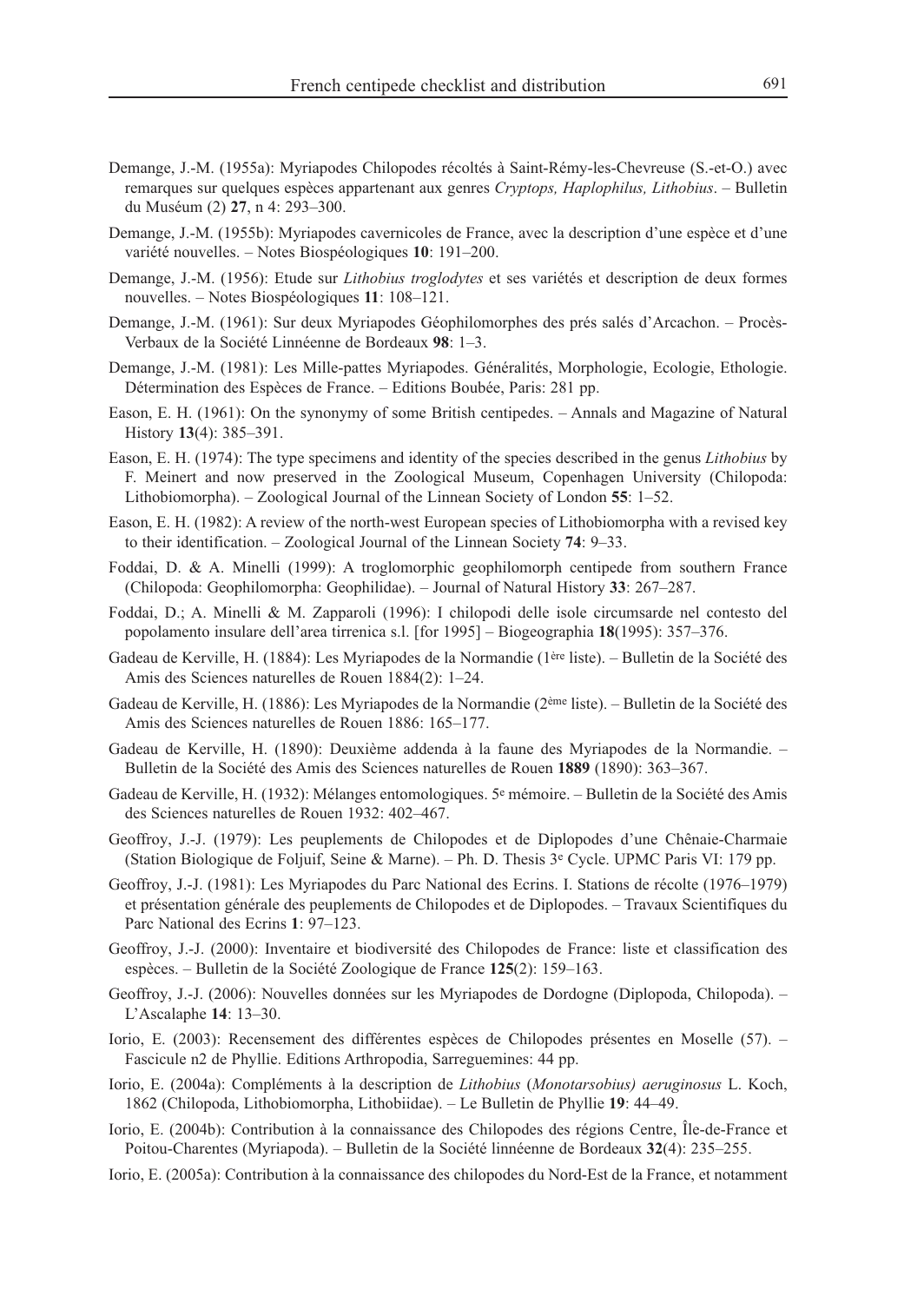du Massif vosgien (Myriapoda). – Bulletin de la Société linnéenne de Bordeaux tome 140 N.S. **33**(1): 7–13.

- Iorio, E. (2005b): A propos de quelques chilopodes récoltés en Île-de-France, en Picardie et dans le Centre (Myriapoda, Chilopoda). – Le Bulletin d'Arthropoda **23**: 42–45.
- Iorio, E. (2005c): *Strigamia transsilvanica* (Verhoeff, 1928), espèce nouvelle pour la faune de France (Chilopoda, Geophilomorpha, Linotaeniidae). – Bulletin de la Société linnéenne de Bordeaux tome 140 N.S. **33**(3): 195–198.
- Iorio, E. (2005d.): Un nouveau chilopode pour la faune de France: *Lithobius* (*Lithobius*) *lusitanus valesiacus* Verhoeff, 1935 (Chilopoda, Lithobiomorpha, Lithobiidae). – Le Bulletin d'Arthropoda **25**: 41–44.
- Iorio, E. (2006): La faune des Chilopodes du Massif Armoricain: biologie, liste préliminaire et détermination des espèces (Chilopoda). – Mémoires de la Société linnéenne de Bordeaux **7**: 1–73.
- Iorio, E. (2007): A new contribution to the knowledge of centipedes of eastern France (Chilopoda). Schubartiana **2**: 1–12.
- Iorio, E. (2008a): Première découverte de *Lithobius* (*Lithobius*) *ambulotentus* Demange & Serra, 1978 (Chilopoda, Lithobiomorpha, Lithobiidae) en France. – Bulletin de la Société linnéenne de Bordeaux tome 143 (N.S.) **36**(2): 121–124.
- Iorio, E. (2008b): Contribution à l'étude des chilopodes (Chilopoda) des Alpes-Maritimes incluant une clé d'identification des lithobiomorphes Lithobiidae de Provence-Alpes-Côte d'Azur. – Bulletin de la Société linnéenne de Provence **59**: 127–190.
- Iorio, E. (2008c): Sur la morphologie, la répartition et la taxonomie de *Lithobius* (*Lithobius*) *crypticola* Ribaut, 1926 (Chilopoda, Lithobiomorpha, Lithobiidae). – Bulletin de la Société linnéenne de Bordeaux tome 143 (N.S.) **36**(3): 231–238.
- Iorio, E. (2009): Une nouvelle espèce troglobie du genre *Lithobius* (s. str.) Leach, 1814 (Chilopoda, Lithobiomorpha, Lithobiidae). – Bulletin de la Société linnéenne de Bordeaux tome 144 (N.S.) **37**(1): 113–121.
- Iorio, E. & M. P. Berg (2007): Première contribution à la connaissance des chilopodes (Chilopoda) de Provence et description d'une nouvelle sous-espèce. – Bulletin de la Société linnéenne de Provence **58**: 21–36.
- Iorio, E. & J.-J. Geoffroy (2004): Biogéographie et description nouvelle de *Lithobius* (*Lithobius*) *pelidnus* Haase, 1880 (Chilopoda, Lithobiomorpha, Lithobiidae) en France. – Bulletin de la Société linnéenne de Bordeaux **32**(3): 177–185.
- Iorio, E. & J.-J. Geoffroy (2007a): Une nouvelle espèce du genre *Lithobius* (s. str.) Leach, 1814 (Chilopoda, Lithobiomorpha, Lithobiidae). – Bulletin de la Société linnéenne de Bordeaux tome 141 (N.S.) **34**(4): 277–285.
- Iorio, E. & J.-J. Geoffroy (2007b): Répartition géographique de *Scutigera coleoptrata* (Linné, 1758) en France (Chilopoda : Scutigeromorpha : Scutigeridae). – Le Bulletin d'Arthropoda **30**: 48–59.
- Iorio, E. & J.-J. Geoffroy (2007c): Étude comparative de quatre espèces du genre *Cryptops* Leach, 1815 (Chilopoda, Scolopendromorpha, Cryptopidae) en France. – Le Bulletin d'Arthropoda **31**: 29–35.
- Iorio, E. & J.–J. Geoffroy (2008): Les scolopendromorphes de France (Chilopoda, Scolopendromorpha): identification et distribution géographique des espèces. – Riviéra scientifique **91**: 73–90.
- Iorio, E. & G. Tiberghien (2007): Nouvelles données sur la morphologie et la distribution géographique des Chilopodes du Massif armoricain (Chilopoda). – Bulletin de la Société linnéenne de Bordeaux tome 142 (N.S.) **35**(1): 75–86.
- Jeannel, R. (1926): Faune cavernicole de la France. Avec une étude des conditions d'existence dans le milieu souterrain. – Paul Lechevalier, Paris: 334 pp.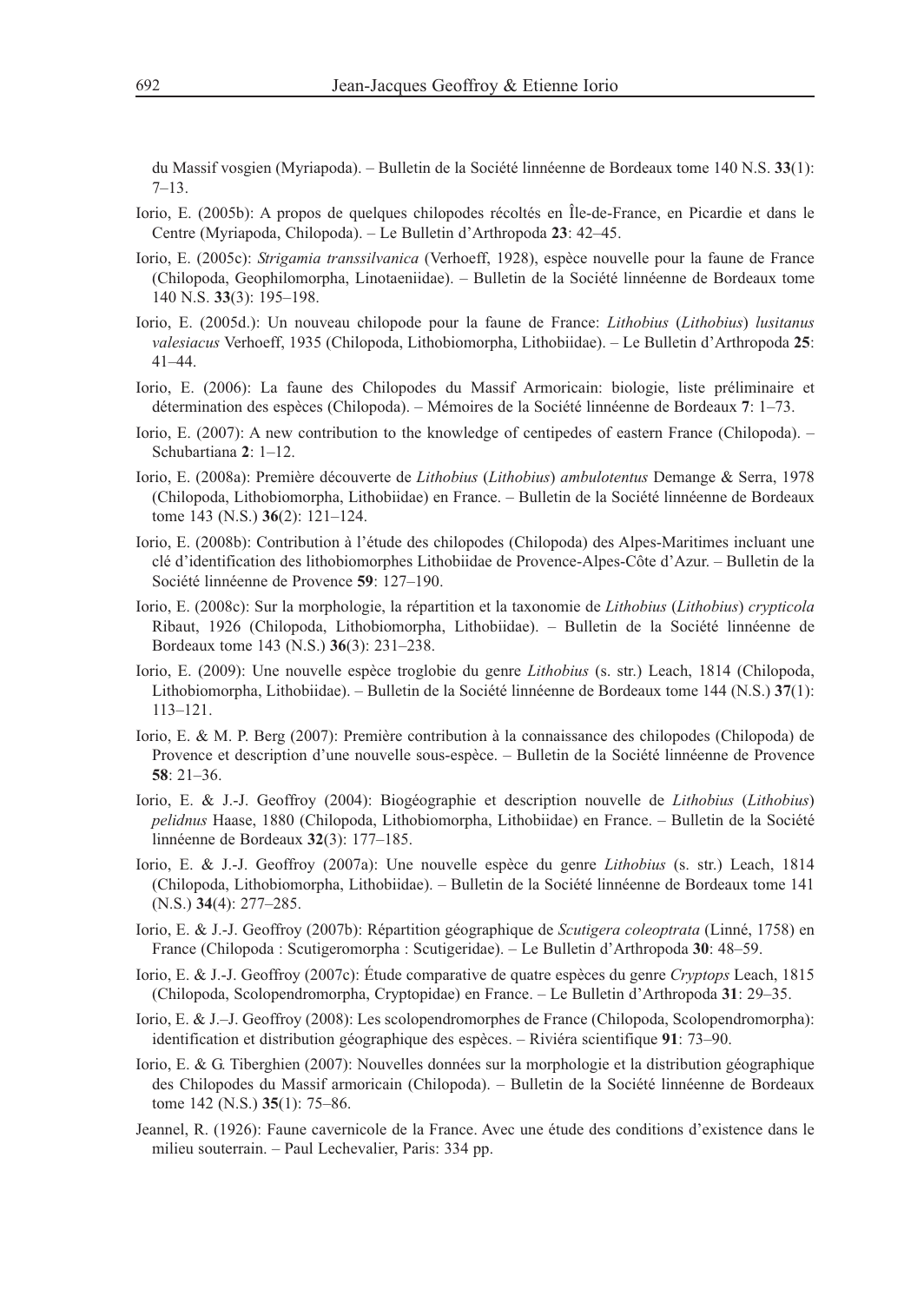- Kime, R. D. (2003): Some unpublished records of centipedes identified by Dr. E. H. Eason. Bulletin of the British Myriapod and Isopod Group **19**: 45–50.
- Léger, L. & O. Duboscq (1903). Recherches sur les myriapodes de Corse et leurs parasites. Archives de zoologie expérimentale et générale **1**: 307–358.
- Lindner, E. N. (2007): Einige Anmerkungen zum Vorkommen von *Stigmatogaster subterraneus* (Shaw, 1789) und *Henia vesuviana* (Newport, 1845) (Chilopoda: Geophilidae) in Deutschland sowie Überblick über deren Verbreitung in Europa. – Schubartiana **2**: 49–56.
- Manfredi, P. (1956): Miriapodi cavernicoli della Corsica (Raccolti dal prof. Remy). In: Vandel, A. (ed.): Actes du 1er Congrès International de Spéléologie, Paris, III– Biologie. – CNRS/MNHN, Paris: 289–294.
- Matic, Z. (1958): Contribution à la connaissance des Lithobiidés cavernicoles de France (collection 'Biospeologica', VIIe et VIIIe séries). – Notes Biospéologiques **13**: 155–168.
- Matic, Z. (1962): Chilopodes recueillis par MM. B. Lanza et S. Carfi en France méridionale et dans les Pyrénées espagnoles. – Vie et Milieu **13**: 602–603.
- Matic, Z. (1968): Chilopodele din colectia 'Biospeologica' (seriile VII–VIII). Lucrarile Institutului de Speologie E. Racovitza din Cluj **7**: 55–77.
- Matic, Z. (1975): Contributo alla conoscenza dei Chilopodi della Francia meridionale. Bollettino del Museo Civico di Storia Naturale di Verona **2**: 155–166.
- Matic, Z. (1976): Sur quelques Myriapodes Chilopodes du Muséum d'Histoire Naturelle de Genève. Revue Suisse de Zoologie **83**: 287–306.
- Minelli, A. & L. Bonato (2008): European geophilomorph centipedes (Chilopoda: Geophilomorpha): a complete synonymical list with taxonomic and nomenclatural notes. – Zootaxa.
- Minelli, A. & M. Zapparoli (1985): I Chilopodi della regione ligure con particolare riguardo al popolamento delle Alpi Liguri. – Biogeographia – Lavori delle Societa' Italiana di Biogeografia, n.s. **9**(1982): 373–411.
- Ranger, J.-L. (2008): Un nouveau Chilopode Scolopendromorphe pour le Maine-et-Loire: *Cryptops anomalans* Newport, 1844. – La Lettre des Naturalistes angevins **17**: 2.
- Ravoux, P. (1948): Myriapodes de Bourgogne (1ère liste). Chilopodes. Bulletin scientifique de Bourgogne **11**: 55–90.
- Razet, P. & F. Barbotin (1952): Contribution à l'étude de la faune du Massif Armoricain: Myriapodes (1ère liste). – L'Entomologiste **1952**: 33–36.
- Ribaut, H. (1909): Myriopodes de la Montagne Noire. Bulletin de la Société d'Histoire Naturelle de Toulouse **43**(3): 142–151.
- Ribaut, H. (1910): Sur un genre nouveau de la sous-tribu des Ribautiina Bröl. (Myriopoda, Geophilomorpha). – Bulletin de la Société d'Histoire Naturelle de Toulouse **44**(3): 105–126.
- Serra, A. (1980): Contribución al conocimiento de los Lithobiomorpha (Chilopoda) de la Peninsula Ibérica. – Facultad de Biologia, Universidad de Barcelona: 358 pp.
- Spelda, J. (1999): Verbreitungsmuster und Taxonomie der Chilopoda und Diplopoda Südwestdeutschlands. Diskriminanzanalytische Verfahren zur Trennung von Arten und Unterarten am Beispiel des Gattung *Rhymogona* Cook, 1896 (Diplopoda, Chordeumatida, Craspedosomatidae). – Ph. D. Thesis, University of Ulm. Part I: 217 pp. Part II: 324 pp.
- Spelda, J. (2005a): Improvements in the knowledge of the myriapod fauna of Southern Germany between 1988 and 2005 (Myriapoda: Chilopoda, Diplopoda, Pauropoda, Symphyla). – Peckiana **4**: 117–145.
- Spelda, J. (2005b): Millipedes and centipedes of eastern France (Myriapoda: Chilopoda, Diplopoda). Schubartiana **1**: 45–55.